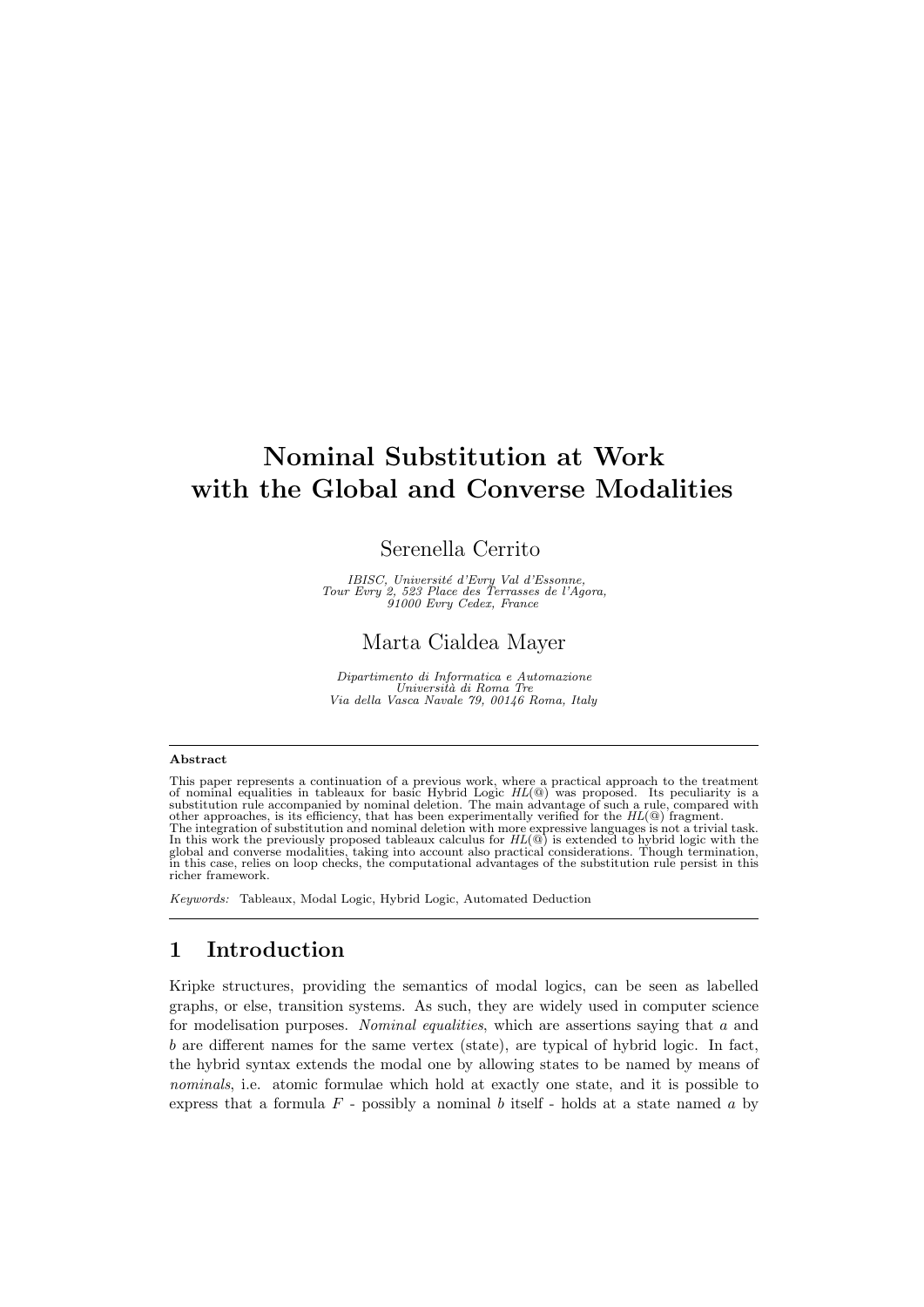use of the *satisfaction* operator  $(\mathbb{Q}_a F)$ . In particular, an equality  $\mathbb{Q}_a b$  states that the nominals a and b are synonymous.

The treatment of nominal equalities in proof systems and provers may raise many redundancies, because when a formula  $F$  holds in the world named by synonymous nominals  $a_1, ..., a_n$ , it can potentially be treated n times. A previous work [\[6\]](#page-17-0), further revised and extended in [\[5\]](#page-17-1), presented a tableaux calculus for  $HL(\mathbb{Q})$  (basic hybrid logic), called H, whose characterizing feature is the treatment of nominal equalities by means of a special substitution rule, that expands an equality  $\mathcal{Q}_a$  by replacing a with b while deleting the chain of nominals generated by  $a$ , thus allowing for a reduction of the number of redundancies possibly induced by nominal equalities. Though embedded in a different context, such a rule is essentially the same as the "merge and prune" method proposed by [\[14\]](#page-17-2) for the description logic  $\mathcal{SHOIQ}$ .

The computational advantages of such an approach with respect to expanding  $\mathbb{Q}_a b$ by copying formulae from  $a$  to  $b$ , like in [\[2\]](#page-17-3), have been experimentally verified [\[9,](#page-17-4)[8\]](#page-17-5). The gain in efficiency is due to the nominal deletion mechanism embedded in the substitution rule.

Like other calculi for basic hybrid logic, H enjoys strong termination (every tableau in H is finite, independently of the rule application order), and termination does not need loop checks. Moreover, the system does not use any extra-logical notation (like prefixes), i.e. it is an internalized calculus. Tableau calculi for modal logics can in fact be given either in the explicit style, by means of prefixes, or in the implicit style (internalized calculi). In the first case, tableau nodes are labelled by prefixed formulae of the form  $\sigma$ : F, where  $\sigma$  is a symbol of the meta-language and F a formula, in the second one by language-level formulae. Prefixes are useful either when they are complex expressions encoding the relation between states, or when there is no internal (object-language) mechanism to name worlds.

In the case of hybrid logic, both styles have been used. A prefixed calculus is presented for instance in [\[2\]](#page-17-3), which constitutes the theoretical background of the prover HTab [\[12\]](#page-17-6). However, the use of (simple) prefixes in the case of hybrid logics seems a useless burden, since nominals and the satisfaction operator can play the same role. In fact, prefixes may sometimes make both meta-proofs and implementations more complicated. Beyond this fact, internalized hybrid calculi have the advantage that the addition of pure axioms automatically yields complete systems for the class of frames they define, although termination may in some cases become a non trivial issue [\[3\]](#page-17-7).

In this work we show that the approach to nominal equalities proposed in [\[6,](#page-17-0)[5\]](#page-17-1) can be safely extended to  $HL(@, \diamondsuit^-$ , E), i.e. the language containing, beyond the satisfaction operator, the global modality E (and its dual A) and the converse modalities  $\diamond$  – and ✷<sup>−</sup>, preserving the computational advantages of substitution (with nominal deletion). The overall main feature of the proposed calculus is its practical approach, aiming in fact at being as close as possible a theoretical basis of an implemented system. For this reason, a particular attention is paid to efficiency aspects.

In the extended calculus, termination is achieved by means of a loop checking mechanism, partially like in [\[2,](#page-17-3)[3\]](#page-17-7), i.e. using ancestor equality blocking. The paper also shows that such a mechanism coupled with substitution without nominal deletion does not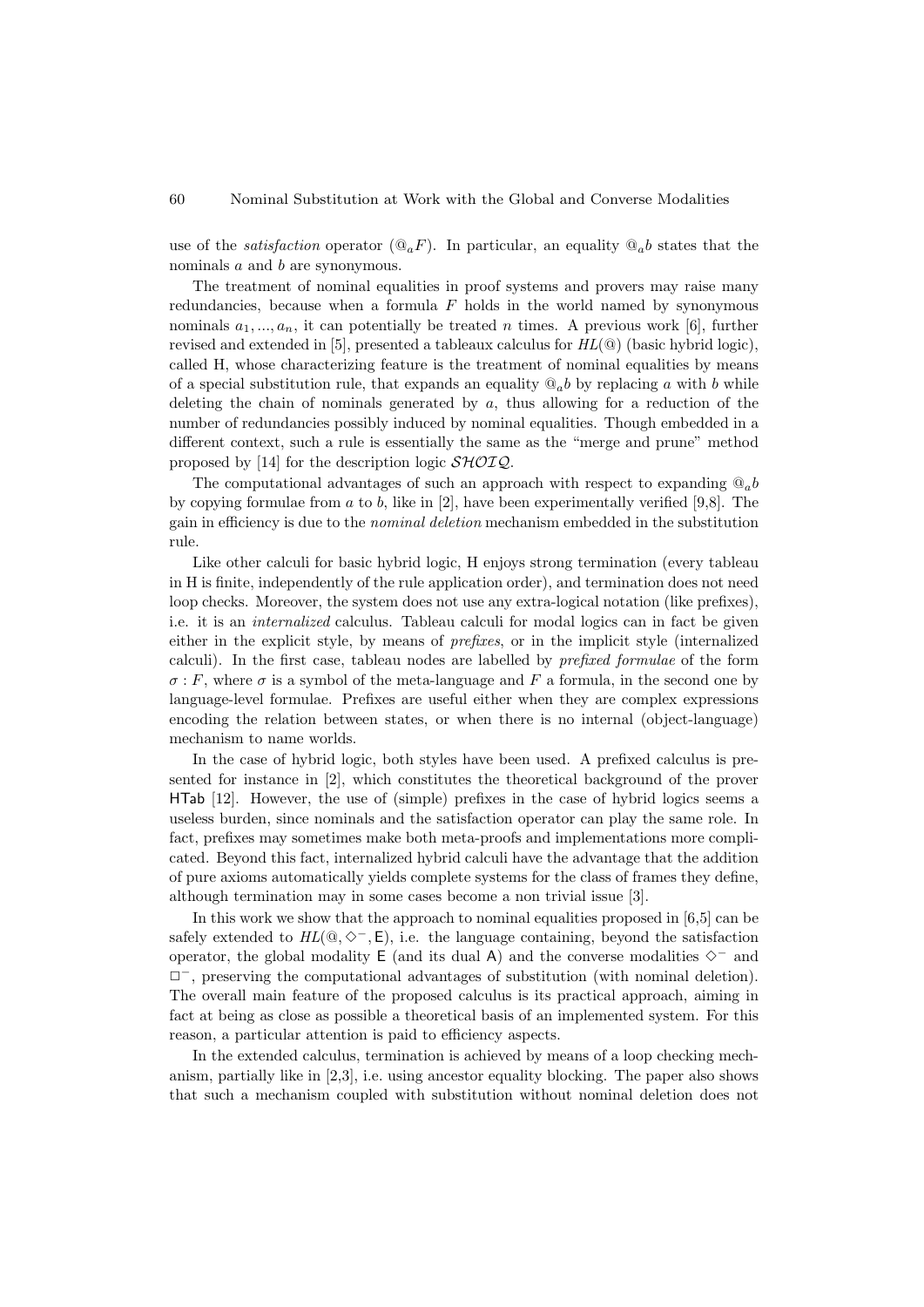ensure termination.

An additional gain in efficiency is obtained by a different treatment of the existential modality: no loop checks are performed when expanding a formula of the form  $\mathbb{Q}_a \in F$ . still preserving termination.

The presence of substitution, and its interplay with the nominal generating rules, raise specific technical subtleties in the termination and completeness proofs, which are given here with a fair amount of details.

#### 1.1 Preliminaries

We conclude this section by briefly recalling the syntax and semantics of (multi-modal) hybrid logic with the global and converse modalities,  $HL(\mathbb{Q}, \Diamond^{-}, \mathsf{E}).$ 

Given two disjoint sets of atoms, NOM (nominals) and PROP (ordinary atoms). and a set of relation labels REL, formulae are built up from atoms using the classical connectives, the satisfaction operator  $\mathbb{Q}$ , the unary modal operators  $\Diamond_{\tau}$ ,  $\Box_{\tau}$  and their converses  $\diamondsuit^-_\tau$ ,  $\square^-_\tau$  (where  $\tau \in \mathsf{REL}$ ), and the global modalities **E** and **A**. Formulae are defined by the following grammar, where  $p \in \text{PROP}, a \in \text{NOM}, \tau \in \text{REL}:$ 

$$
F := p \mid a \mid \neg F \mid F \wedge F \mid F \vee F \mid @_{a}F \mid \Diamond_{\tau} F \mid \Box_{\tau} F \mid
$$
  

$$
\Diamond_{\tau}^{-} F \mid \Box_{\tau}^{-} F \mid AF \mid E F
$$

An interpretation M is a quadruple  $\langle W, \{R_\tau | \tau \in \text{REL}\}, N, I \rangle$  where W is a nonempty set (whose elements are the *states* of the interpretation), each  $R_{\tau} \subseteq W \times W$  is a binary relation on W (the *accessibility relations*), N is a function NOM  $\rightarrow$  W and I a function  $W \to 2^{\text{PROP}}$ . We shall write  $wR_{\tau}w'$  as a shorthand for  $\langle w, w' \rangle \in R_{\tau}$ .

If  $\mathcal{M} = \langle W, \{R_\tau | \tau \in \text{REL}\}, N, I \rangle$  is an interpretation,  $w \in W$  and F a formula, the relation  $\mathcal{M}_w \models F$  is defined by:

- (i)  $\mathcal{M}_w \models p$  if  $p \in I(w)$ , for  $p \in \text{PROP}$ .
- (ii)  $\mathcal{M}_w \models a$  if  $N(a) = w$ , for  $a \in \text{NOM}$ .
- (iii)  $\mathcal{M}_w \models \neg F$  if  $\mathcal{M}_w \not\models F$ .
- (iv)  $\mathcal{M}_w \models F \wedge G$  if  $\mathcal{M}_w \models F$  and  $\mathcal{M}_w \models G$ .
- (v)  $\mathcal{M}_w \models F \vee G$  if either  $\mathcal{M}_w \models F$  or  $\mathcal{M}_w \models G$ .
- (vi)  $\mathcal{M}_w \models \mathbb{Q}_a F$  if  $\mathcal{M}_{N(a)} \models F$ .
- (vii)  $\mathcal{M}_w \models \Box_{\tau} F$  if for each w' such that  $wR_{\tau}w'$ ,  $\mathcal{M}_{w'} \models F$ .
- (viii)  $\mathcal{M}_w \models \Diamond_{\tau} F$  if there exists w' such that  $wR_{\tau}w'$  and  $\mathcal{M}_{w'} \models F$ .
- (ix)  $\mathcal{M}_w \models \Box_\tau^- F$  if for each w' such that  $w' R_\tau w$ ,  $\mathcal{M}_{w'} \models F$ .
- (x)  $\mathcal{M}_w \models \Diamond_\tau^- F$  if there exists w' such that  $w' R_\tau w$  and  $\mathcal{M}_{w'} \models F$ .
- (xi)  $\mathcal{M}_w \models \mathsf{A}F$  if for each  $w' \in W$ ,  $\mathcal{M}_{w'} \models F$ .
- (xii)  $\mathcal{M}_w \models \mathsf{E} F$  if there exists  $w' \in W$  such that  $\mathcal{M}_{w'} \models F$ .

A formula F is *satisfiable* if there exist an interpretation M and a state w of M, such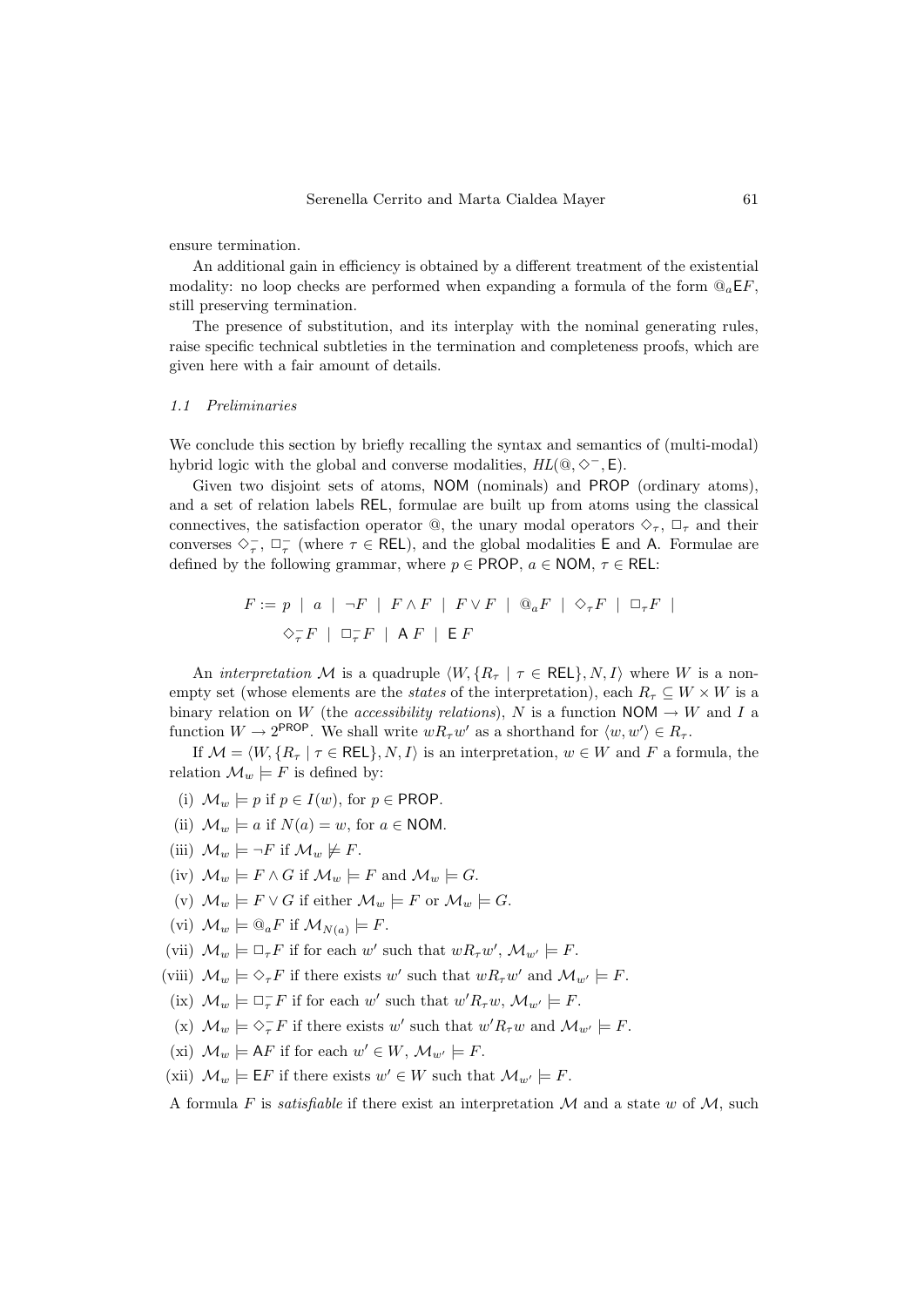that  $\mathcal{M}_w \models F$ . Two formulae F and G are logically equivalent  $(F \equiv G)$  when, for every interpretation M and state w of M,  $\mathcal{M}_w \models F$  if and only if  $\mathcal{M}_w \models G$ .

It is worth pointing out that, for any nominal  $a$  and formula  $F$ :

$$
\neg @_{a}F \equiv @_{a} \neg F \qquad \neg \Diamond_{\tau} F \equiv \Box_{\tau} \neg F \qquad \neg \Box_{\tau} F \equiv \Diamond_{\tau} \neg F
$$

$$
\neg \Diamond_{\tau} F \equiv \Box_{\tau} \neg F \qquad \neg \Box_{\tau} F \equiv \Diamond_{\tau} \neg F \qquad \neg \mathsf{A} F \equiv \mathsf{E} \neg F \qquad \neg \mathsf{E} F \equiv \mathsf{A} \neg F
$$

This allows one to restrict attention to formulae in negation normal form (where negation dominates only atoms), without loss of generality.

# 2 The tableau calculus  $H^+$

In the calculus H and its extension, that will be named  $H^+$ , tableau nodes are labelled by sets of *satisfaction formulae*, i.e. assertions of the form  $\mathbb{Q}_a F$  written as comma separated sequences of formulae. A formula of the form  $\mathbb{Q}_aF$  will be called *labelled by a.* A formula of the form  $\mathbb{Q}_a \diamond_{\tau} b$ , where b is a nominal, is a *relational formula*.

The initial tableau for a set S of formulae is a node labelled by  $S_a = \{ \mathcal{Q}_a F \mid F \in S \}$ , where  $a$  is a new nominal. Without loss of generality, formulae are assumed to be in negation normal form. The set  $S_a$  is called the *initial set*. Nominals occurring in  $S_a$  are called native nominals (in the tableau).

Table [1](#page-4-0) contains the *logical* rules, i.e. all rules but substitution. A tableau node is closed if it contains either  $\mathbb{Q}_a p$  and  $\mathbb{Q}_a \neg p$  for some nominal a and atom p, or  $\mathbb{Q}_a \neg a$  for some nominal a (otherwise it is open). A tableau branch is open if all its nodes are open, otherwise it is closed. A tableau is closed if all its branches are closed, otherwise it is open.

Note that all the rules of Table [1](#page-4-0) are conservative, i.e. they do not "consume" their premises. The  $\diamondsuit_\tau$ ,  $\diamondsuit_\tau^-$  and E rules are called *nominal generating rules*, and formulae of the form  $\Diamond_{\tau}F, \Diamond_{\tau}F$  and  $\mathsf{E}F$  nominal generating formulae. It is worth pointing out that, contrarily to the  $\Diamond_{\tau}$ -rule, the table gives no restriction on the applicability of the  $\diamondsuit_\tau^-$ -rule; in fact, it is necessary to expand formulae of the form  $@_a\diamondsuit_\tau^-c$  where  $c \in \text{NOM}$ , in order to obtain possible premises for the  $\Box_{\tau}$  and  $\Box_{\tau}^-$  rules, of the form  $@_{c}\Diamond_{\tau}a$ .

A formula occurring in a tableau  $T$  is called *native* (in  $T$ ) if and only if it is in the language of the initial set, i.e. it does not contain any non-native nominal. A formula occurring in a tableau node is an accessibility formula if it is a relational formula introduced by application of the  $\diamondsuit_\tau$  or  $\diamondsuit_\tau^-$  rule. Accessibility formulae are obviously not native. It is worth pointing out that only the direct modalities  $\Diamond_{\tau}$  occur in accessibility formulae, and not the converse ones.

In order to define the last rule of the system, the substitution rule, the definition of father and children of a nominal, given in [\[6](#page-17-0)[,5\]](#page-17-1) for H, has to be extended.

**Definition 2.1** Let  $\Theta$  be a tableau branch. If either the  $\diamondsuit_\tau$  or  $\diamondsuit_\tau^-$  rule has been applied in Θ to a formula labelled by a, generating a new nominal b, then  $a \prec_{\Theta} b$  (and we say that  $b$  is a child of  $a$ , and  $a$  is the father of  $b$ ).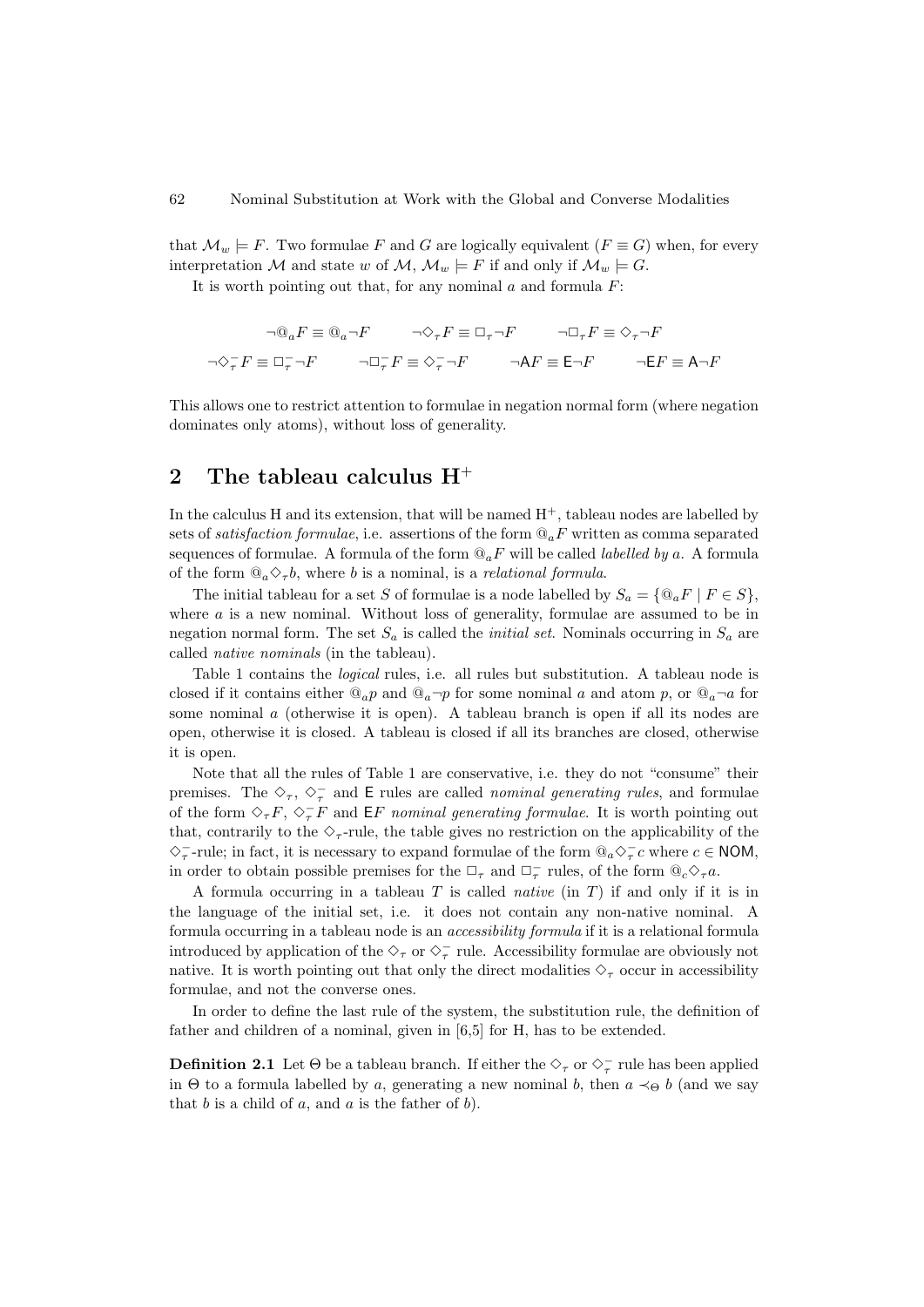| <b>Boolean Rules</b>                                                                                                                                                                 | Label Rule                                                                                                                                                                      |  |
|--------------------------------------------------------------------------------------------------------------------------------------------------------------------------------------|---------------------------------------------------------------------------------------------------------------------------------------------------------------------------------|--|
| $@_{a}(F\wedge G), S$<br>$\overline{\mathbb{Q}_a F, \mathbb{Q}_a G, \mathbb{Q}_a (F \wedge G). S}$ (A)                                                                               | $\frac{\mathbb{Q}_a \mathbb{Q}_b F, S}{\mathbb{Q}_b F, \mathbb{Q}_a \mathbb{Q}_b F, S}$ ( $\mathbb{Q}$ )                                                                        |  |
| $@a(F\vee G),S$<br>$\overline{\mathbb{Q}_a F, \mathbb{Q}_a (F \vee G), S \quad \mathbb{Q}_a G, \mathbb{Q}_a (F \vee G), S}$ (V)                                                      |                                                                                                                                                                                 |  |
| Rules for the direct and converse modalities                                                                                                                                         |                                                                                                                                                                                 |  |
| $\frac{\mathbb{Q}_a \square_{\tau} F, \mathbb{Q}_a \diamondsuit_{\tau} b, S}{\mathbb{Q}_b F, \mathbb{Q}_a \square_{\tau} F, \mathbb{Q}_a \diamondsuit_{\tau} b, S} (\square_{\tau})$ | $\frac{{@}_{a} \diamondsuit_{\tau} F,S}{@_{a} \diamondsuit_{\tau} b, @_{b} F, @_{a} \diamondsuit_{\tau} F, S} \ (\diamondsuit_{\tau})$<br>where $b$ is a new nominal            |  |
| (not applicable if $F$ is a nominal)                                                                                                                                                 |                                                                                                                                                                                 |  |
| $\frac{\mathbb{Q}_a \square_\tau^- F, \mathbb{Q}_b \diamondsuit_\tau a, S}{\mathbb{Q}_b F, \mathbb{Q}_a \square_\tau^- F, \mathbb{Q}_b \diamondsuit_\tau a, S} (\square_\tau^-)$     | $\frac{ @_{a} \diamondsuit_{\tau}^{-} F,S}{ @_{b} \diamondsuit_{\tau} a, @_{b} F, @_{a} \diamondsuit_{\tau}^{-} F,S} \ (\diamondsuit_{\tau}^{-})$<br>where $b$ is a new nominal |  |
| Rules for the global modalities                                                                                                                                                      |                                                                                                                                                                                 |  |
| $\frac{@_{a}AF, S}{@_{a}F, @_{a}AF, S}$ (A)<br>where $c$ occurs in the premise                                                                                                       | $\frac{@_{a}E F, S}{@_{b}F, @_{a}F F, S}$ (E)<br>where $b$ is a new nominal                                                                                                     |  |

Table 1 Logical rules of the tableau system

<span id="page-4-0"></span>The relation  $\prec_{\Theta}^+$  is the transitive closure of  $\prec_{\Theta}$  and  $\prec_{\Theta}^*$  the reflexive and transitive closure of  $\prec_{\Theta}$ . If  $a \prec_{\Theta}^+ b$  we say that b is a descendant of a and a an ancestor of b in the branch Θ.

Nominals with no fathers are called root nominals.

Note that if a nominal  $b$  is newly introduced in a branch by expanding a formula or the form  $@a\mathsf{E} F$ , then b is not a child of a.

The substitution rule, which is applicable only if  $a \neq b$ , is formulated as follows:

$$
\frac{\mathbb{Q}_a b, S}{S^{\#}[a \mapsto b]} \ (Sub)
$$

where  $S^{\#}[a \mapsto b]$  is obtained from S by:

(i) replacing every occurrence of  $a$  with  $b$ ;

(ii) deleting every formula containing a descendant of a.

When the substitution rule is applied,  $a$  is said to be *replaced in the branch* and the descendants of a are called deleted in the branch.

It is worth pointing out that, differently from the cases of the label and boolean rules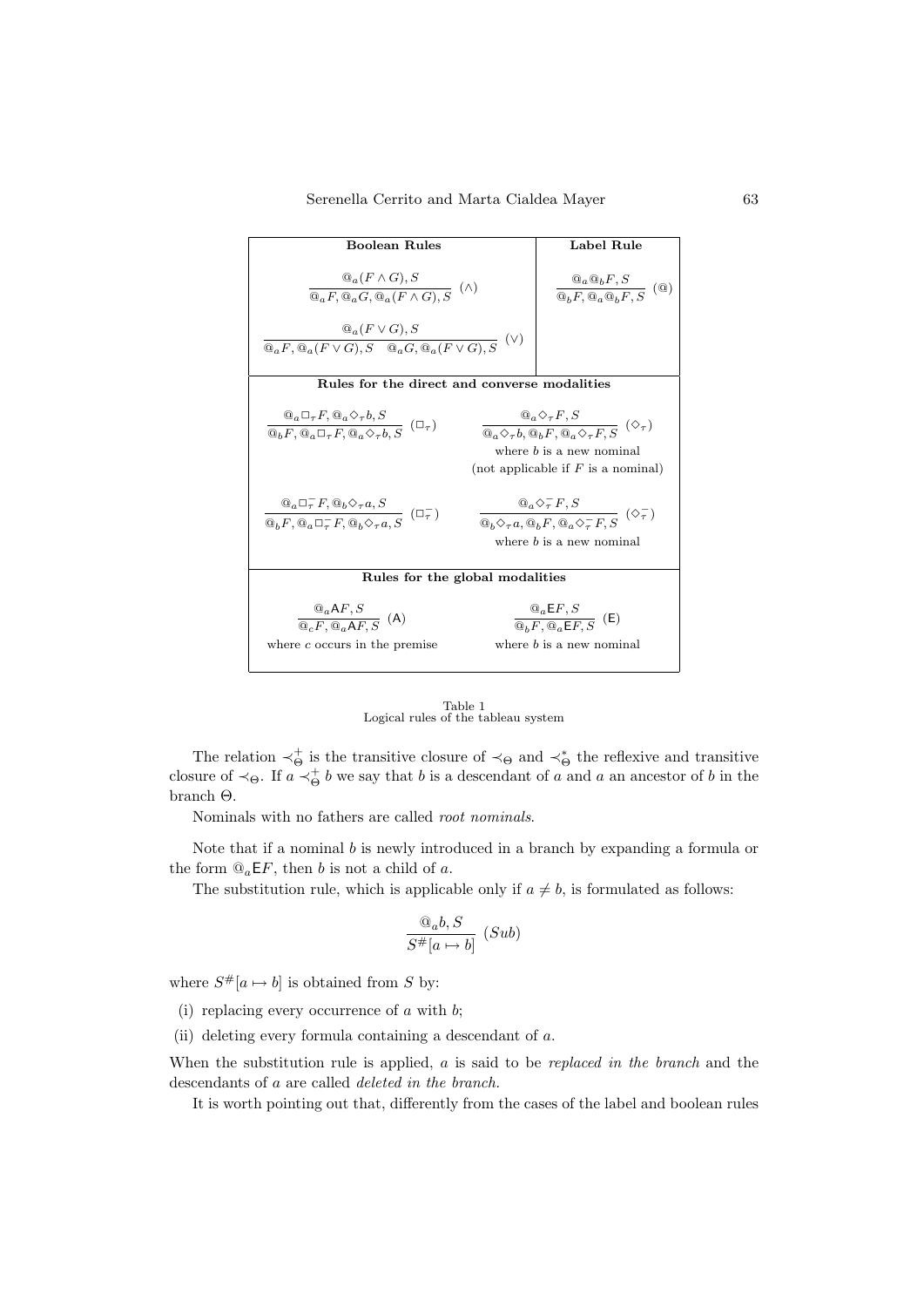which could also be formulated as "destructive", <sup>[1](#page-5-0)</sup> the  $\diamond_{\tau}$  and  $\diamond_{\tau}^-$  rules must conserve their premises (though they are single-premise rules). In fact, when the descendants of a replaced nominal are deleted, these formulae have to be reused, with the new label, in order to keep completeness.

In order to ensure termination, first of all, trivial re-applications of rules must be ruled out. So, we establish that:

R1. rules that would not change the node (their expansion being already contained in the upper node) are not applicable.

Obviously, in practice, since substitution affects the whole node, such heavy membership tests can be avoided and replaced by a marking mechanism – which can also allow for the boolean and label rules being implemented destructively (see [\[9\]](#page-17-4) or [\[8\]](#page-17-5)).

Secondly, useless re-application of nominal generating rules must be avoided. To this aim, the expansion of existential formulae is restricted similarly to [\[16\]](#page-17-8). A memory of existential formulae is associated to each tableau node. When a formula of the form  $\mathbb{Q}_a E$  is expanded, the "body" of the formula,  $E$ , is saved in the memory of the resulting node. When the substitution rule is applied, it affects also memorized formulae (which are not deleted), and the other rules keep the memory unchanged. The E rule is then subject to the following restriction:

**R2.** a formula of the form  $\mathbb{Q}_a$  EF is not expanded in a node S if EF belongs to the memory of S.

Moreover, when one of the rules  $\diamondsuit_\tau$  or  $\diamondsuit_\tau^-$  is applied, the expanded formula is marked as *inactive* in the lower node. When the substitution rule is fired by an equality  $\mathbb{Q}_a b$ . it affects (only) the markings of formulae labelled by  $a$ , as follows: every formula of the form  $@_a\Diamond_{\tau}F$  or  $@_a\Diamond_{\tau}F$  becomes active again, before replacing a with b and deleting its descendants. This is because, as already remarked, the children of a are deleted, and the formulae resulting from the substitution,  $@_b \Diamond_\tau F'$  and  $@_b \Diamond_\tau^- F'$   $(F' = F[a \mapsto b]),$ need to be expanded again in order to generate the corresponding children of b.

It is necessary to specify how substitution interacts with the active/inactive marking mechanism, i.e. what happens when two differently marked formulae collapse by the effect of substitution. In such cases, the inactive marking takes precedence. In particular, when Sub is applied to a node containing an active formula  $F_1$  and an inactive one  $F_2$ , then, if the application of the substitution to  $F_1$  and  $F_2$  produces the same formula  $G$ ,  $G$  is marked as inactive in the conclusion of the rule. The same mechanism applies when the Sub rule replaces a with b in a node containing both  $@_a\diamond_\tau F_1$  (or  $@_a\diamond_\tau F_1$ ) and an inactive  $\mathbb{Q}_b \diamondsuit_\tau F_2$  (or  $\mathbb{Q}_b \diamondsuit_\tau F_2$ ), with  $F_1[a \mapsto b] = F_2[a \mapsto b] = G$ : the inactive marking takes precedence again in the conclusion of the rule. I.e. substitution does not produce two occurrences of  $@_b\diamondsuit_\tau G$  (or  $@_b\diamondsuit_\tau G$ ), an active occurrence and an inactive one, but a single inactive one.

The  $\diamondsuit_\tau$  and  $\diamondsuit_\tau^-$  rules are then restricted as follows:

<span id="page-5-0"></span><sup>1</sup> The destructive versions of the label and boolean rules would in fact be more faithful to a possible implementation. Though such a choice would affect only technical details, the completeness and termination proofs would however become more fastidious.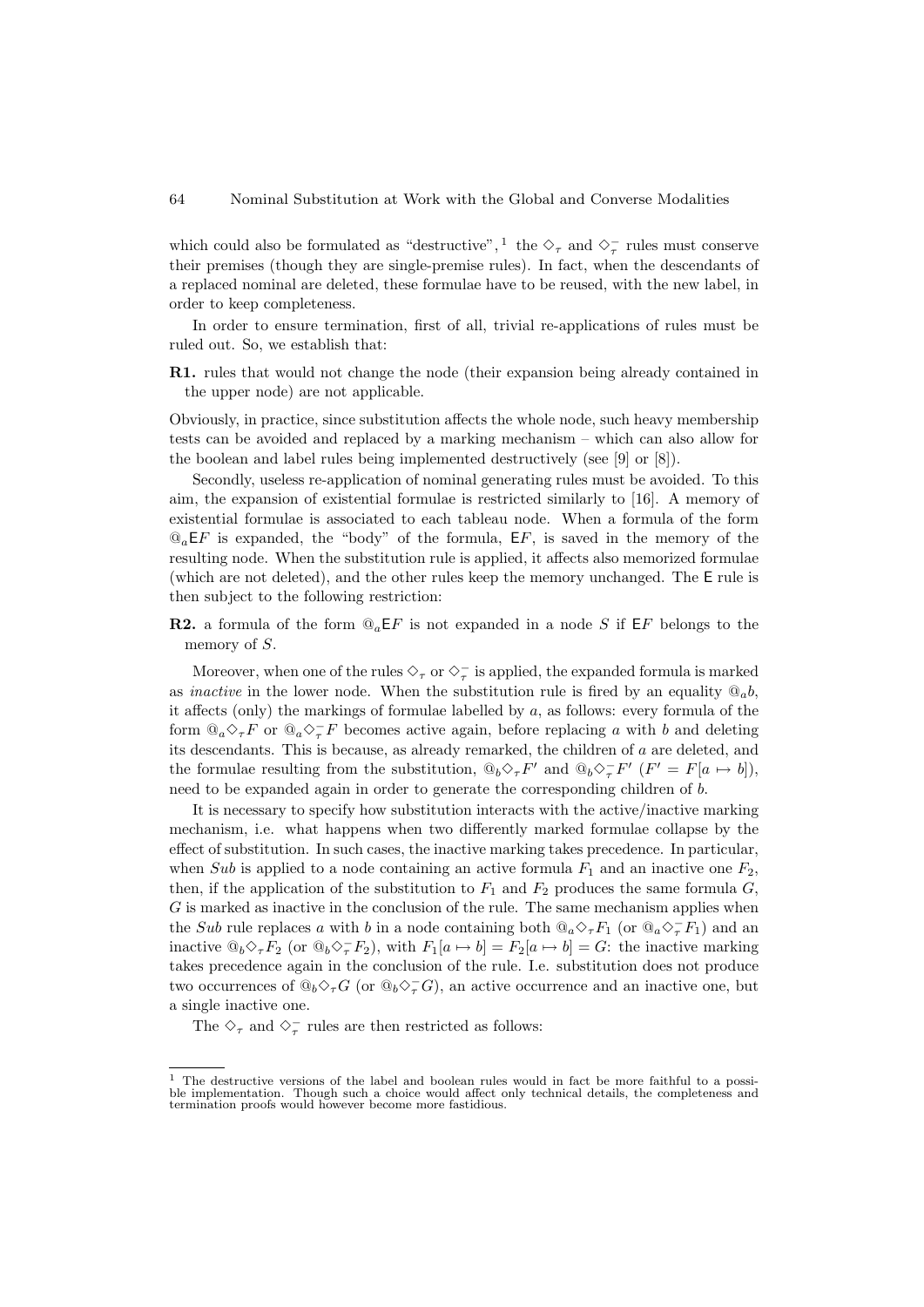**R3.** the  $\diamondsuit_\tau$  and  $\diamondsuit_\tau^-$  rules are not applicable to inactive formulae.

Note that the simpler restriction that nominal generating formulae are never expanded more than once on a branch  $(R1)$  would be weaker than  $R2$  and  $R3$ . In fact, in that case, when an already expanded formula of the form  $@a\Diamond_{\tau}F$ ,  $@a\Diamond_{\tau}F$  or  $@a\mathsf{E}F$  is changed by a substitution, resulting in a never expanded new formula, it would become expandable again (even if the substitution does not affect  $a$ ). Moreover, restriction R2 cannot be replaced by marking an expanded  $\mathbb{Q}_a E F$  as inactive and establishing that  $\mathbb{Q}_b E F$  is not expanded whenever the node contains an inactive  $\mathcal{Q}_a E F$  (similarly to restriction R3); in fact an existential inactive formula could be deleted by the Sub rule, without its witness being deleted. Nor could restriction R2 be replaced by simply requiring that  $\mathbb{Q}_a \in F$  is not expandable whenever the node contains some  $\mathcal{Q}_b F$ , for any nominal b (this would not be enough for the completeness proof given in Section [3.2\)](#page-10-0).

Finally termination needs a blocking mechanism relying on loop checks, which exploits the notion of twin nominals (like in [\[3\]](#page-17-7)):

**Definition 2.2** Let T be a tableau,  $\Theta$  a branch of T and S a node of  $\Theta$ . Then:

• If  $a$  is a nominal occurring in  $S$  then

 $Forms_S(a) = \{F \mid \mathcal{Q}_a F \text{ occurs in } S \text{ and } F \text{ is native in } T\}$ 

i.e.  $Forms<sub>S</sub>(a) contains all the native formulae labelled by a in S.$ 

- Two nominals a and b are said to be twins in S if  $Forms_S(a) = Forms_S(b)$ .
- A nominal a occurring in S is directly blocked by a nominal b in S if  $b \prec_{\Theta}^+ a$  and a and b are twins in S. It is *indirectly blocked* by b in S when  $b \prec_{\Theta}^{\dagger} a$  and b is directly blocked in  $S$ . Finally,  $a$  is *blocked* in  $S$  when it is either directly or indirectly blocked in S.

Note that a nominal  $\alpha$  is non-blocked in  $S$  if and only if there is no pair of distinct twins  $b, c$  occurring in S such that  $b, c \prec_{\Theta}^* a$ .

Termination is ensured by the following restriction:

**R4.** The rules  $\Diamond_{\tau}$  and  $\Diamond_{\tau}^{-}$  are not applicable to a formula labelled by a nominal a in a node S if a is blocked in S.

A tableau node (respectively a tableau branch) is complete if no rule can be applied to expand it (possibly because of restrictions R1–R4). A tableau is complete when all its branches are complete.

The blocking mechanism is similar to the dynamic loop checking  $2$  introduced in [\[13\]](#page-17-9) for description logics, then adapted to hybrid logic in [\[2\]](#page-17-3). However, existential formulae are treated differently, more in the style of [\[16\]](#page-17-8). A loop checking mechanism closer to that used in  $[2,3]$  $[2,3]$  – and adopted in the first proposal to extend H to the global and converse modalities, that is [\[7\]](#page-17-10) – would treat E like the  $\diamond_{\tau}$  and  $\diamond_{\tau}^-$  operators: if a new

<span id="page-6-0"></span><sup>&</sup>lt;sup>2</sup> If blocks on nominals are never undone then blocking is static. Otherwise it is called dynamic. In H<sup>+</sup> blocking is dynamic because the "twin" relation may be destroyed when new formulae are added to the branch.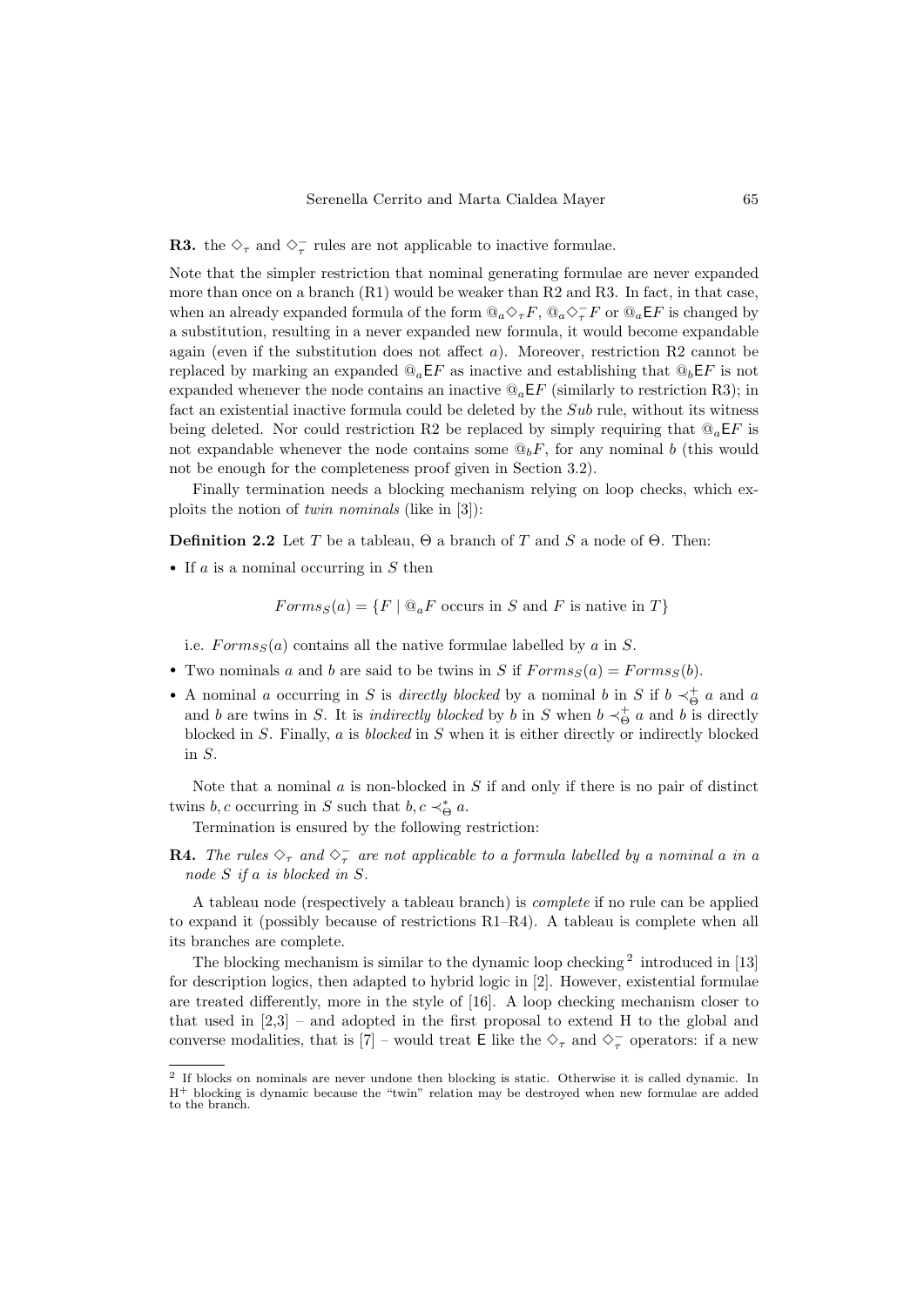nominal b is generated by expansion of an existential formula labelled by a, then  $a \prec_{\Theta} b$ , and it is established that a formula of the form  $\mathbb{Q}_a \mathsf{E} F$  cannot be expanded when a is blocked. The main difference between the two methods is that, in  $H^+$ , any existential formula is expanded at most once, independently of its label, thus avoiding possible redundant computations.

We end up this section pointing out that nominal deletion not only allows one to avoid useless expansions, but is necessary in order to ensure termination, as shown by the infinite tableau in Figure [1,](#page-7-0) where nominals are replaced without deleting their descendants. For the sake or readability, when a rule without side effects is applied, the lower node shows only the newly added formulae. Note that, as an effect of substitution without nominal deletion, each nominal  $b_{i+1}$  becomes orphan of its father  $b_i$  that, otherwise, would have blocked it.



<span id="page-7-0"></span>Fig. 1. Substitution without nominal deletion

As a final remark, one can observe that the tableau in Figure [1](#page-7-0) would terminate (even without nominal deletion) if subset blocking were adopted, i.e. if a nominal were blocked whenever it labels a subset of the formulae labelled by some of its ancestors. In fact,  $\mathbb{Q}_b$ ,  $\Diamond_{\tau}(p \wedge a)$  could not be expanded since  $b_1$  labels, at that point, a subset of the formulae labelled by a. Subset blocking is sufficient for converse-free formulae,  $3$  but does not guarantee completeness for  $HL(\mathbb{Q}, \diamondsuit^-, \mathsf{E}).$ 

<span id="page-7-1"></span><sup>&</sup>lt;sup>3</sup> One of the tableau decision procedures presented in [\[4\]](#page-17-11) for  $HL(\mathbb{Q}, \mathsf{E})$  uses in fact substitution – without nominal deletion – and (anywhere) subset blocking.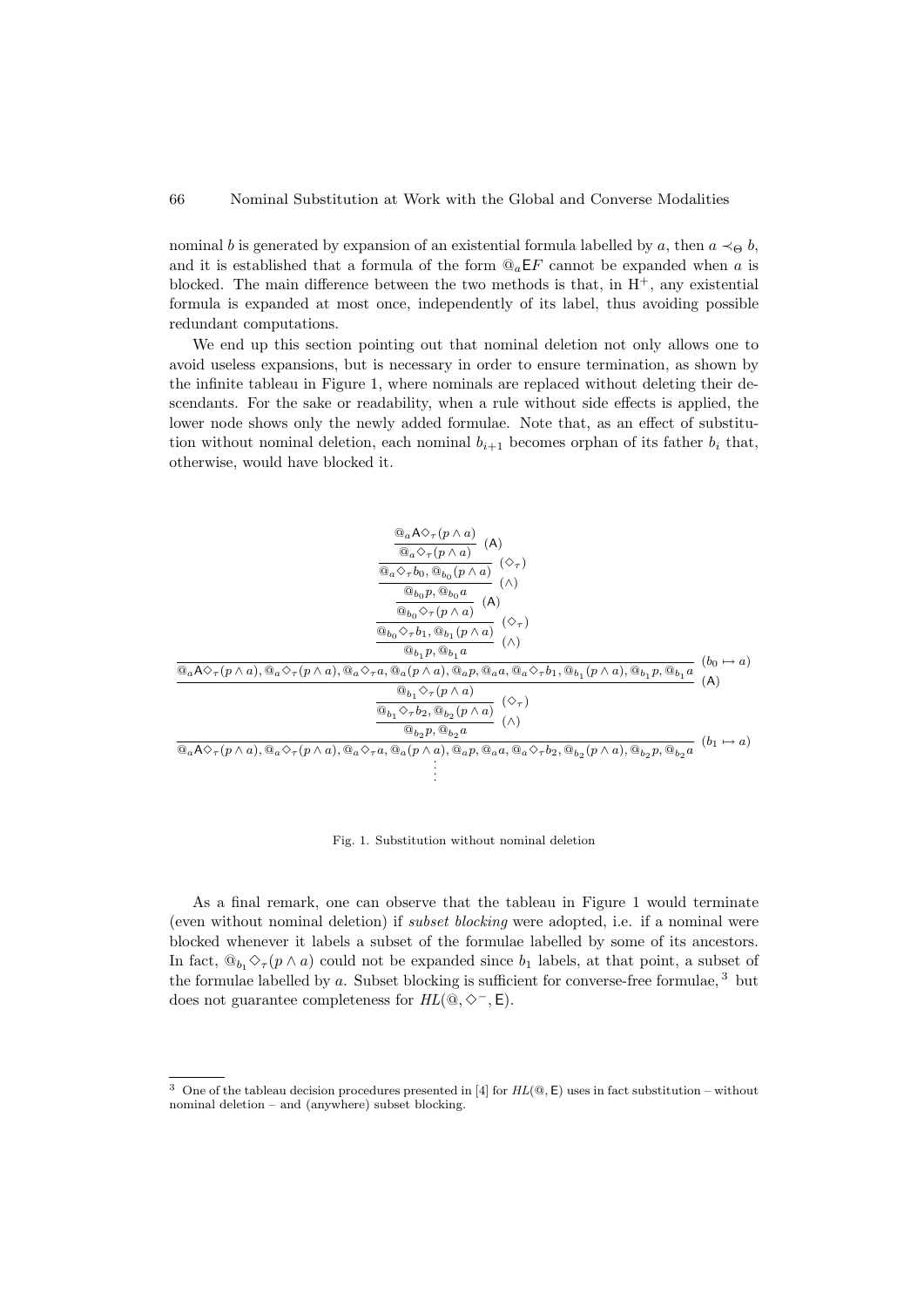### 3 Properties of H<sup>+</sup>

#### 3.1 Termination

In order to show that  $H^+$  terminates with loop-checks (under any rule application strategy), one can use an argument similar to the one given in [\[2\]](#page-17-3) for the prefixed calculus. However, there are obvious differences, and some more delicate points, due to the presence of the substitution rule and the different treatment of existential formulae.

In order to state the key property of the system, we need the following definition:

**Definition 3.1** If T is a tableau rooted at  $S_0$ , then:

 $S_0^* = \{F \mid F = G[b_1 \mapsto c_1, ..., b_n \mapsto c_n] \text{ for some subformula } G \text{ of some formula } G \in \{F \mid F = G[b_1 \mapsto c_1, ..., b_n \mapsto c_n] \text{ for some subformula } G \text{ of } G \text{ of } G \text{ of } G \text{ of } G \text{ of } G \text{ of } G \text{ of } G \text{ of } G \text{ of } G \text{ of } G \text{ of } G \text{ of } G \text{ of } G \text{ of } G \text{ of } G \text{ of } G \text{ of } G \text{ of } G \text{ of } G \text{ of } G \text{ of } G \text{ of } G$ in  $S_0$ , and native nominals  $c_1, ..., c_n$ 

In other terms,  $S_0^*$  contains every formula that can be obtained from a subformula of some formula in the initial set, by replacing nominals with native nominals. Note that  $S_{0}^{\ast}$  is necessarily finite and closed with respect to subformulae.

The following result can easily been proved by induction on tableaux.

<span id="page-8-0"></span>Lemma 3.2 (Quasi-subformula property) Let  $\Theta$  be a branch in a tableau rooted at  $S_0$ . Then for every nominal a, the set of native formulae labelled by a in  $\Theta$  is a subset of the finite set

 $S_0^* \cup {\Diamond_{\tau} b \mid b \text{ is a native nominal and } \tau \text{ is in the language of } S_0}$ 

Moreover, any formula  $\mathbb{Q}_a F$  occurring in  $\Theta$  with F non-native is a relational formula (*i.e.* F has the form  $\Diamond_{\tau}b$ ).

The following properties are direct consequences of Lemma [3.2.](#page-8-0) If T is a tableau rooted at  $S_0$ , then:

- (i) If  $\mathbb{Q}_a$ b occurs in a node of T, then b is a native nominal. Therefore, in the applications of the substitution rule, nominals are always replaced by native nominals.
- (ii) A non-native nominal b may occur in tableau nodes only in relational formulae of the form  $@_{a} \diamond_{\tau} b$  or  $@_{b} \diamond_{\tau} a$ , or as the label of a formula  $@_{b} F$ , where  $F \in S_{0}^{*}$  is native.
- <span id="page-8-1"></span>(iii) In particular, b is native in any formula of the form  $@a\Diamond_{\tau}^- b$ , since such formulae are not relational. Therefore, a given nominal a may label only a finite number of formulae of the form  $\diamondsuit^-_7b$ .
- <span id="page-8-2"></span>(iv) If there is only a finite number of nominals occurring in a tableau branch Θ, then the set of formulae occurring in  $\Theta$  and labelled by any fixed nominal  $a$  is finite (if there is a finite number of nominals, a can label only a finite number of relational formulae).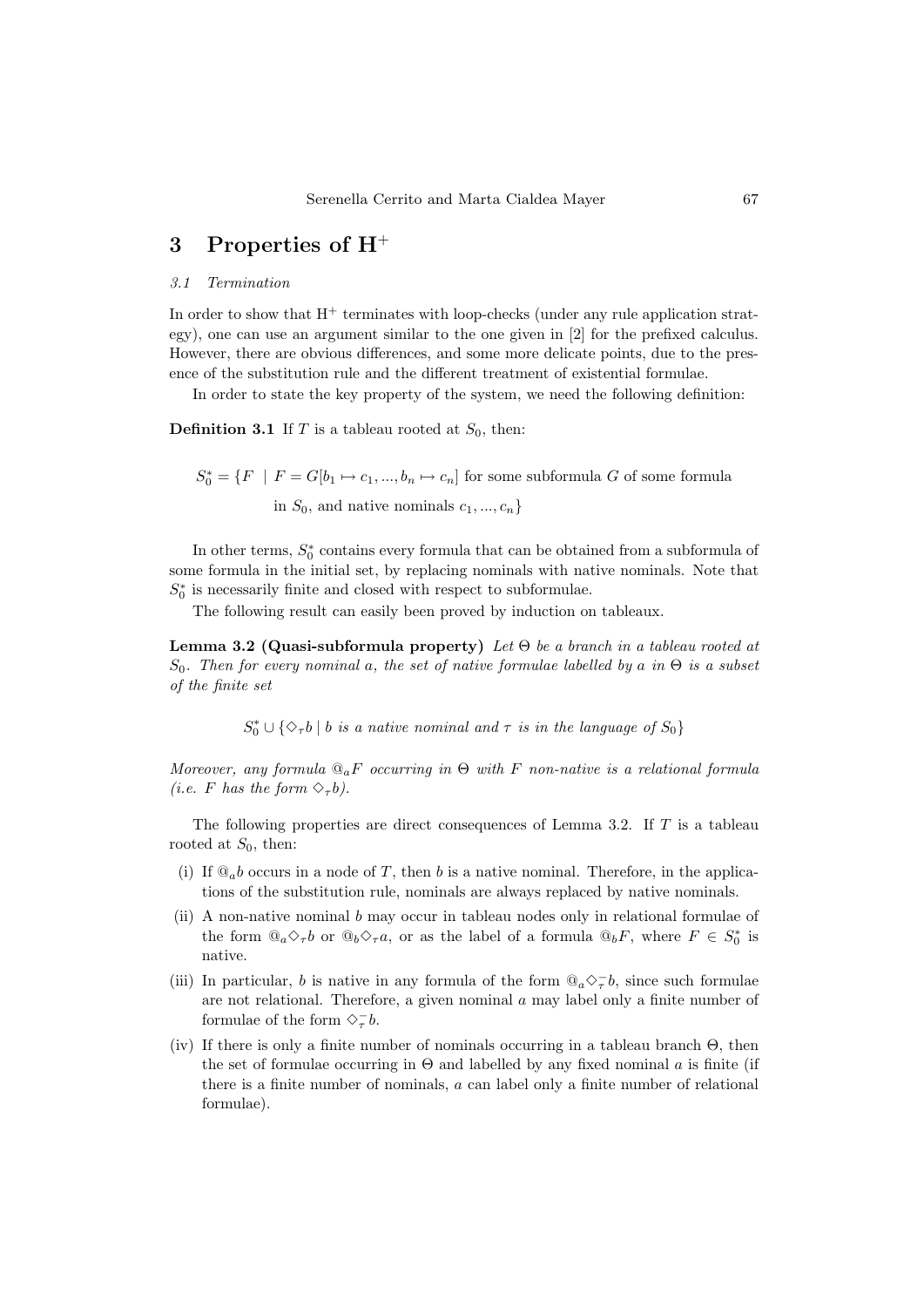Since a given nominal a may label only a finite number of formulae which can be expanded by means of the  $\diamond_{\tau}$  or  $\diamond_{\tau}^-$  rule (Lemma [3.2,](#page-8-0) and its consequence [iii\)](#page-8-1), the restrictions on the applicability of such rules allow us to prove:

<span id="page-9-0"></span>**Lemma 3.3** If  $\Theta$  is a tableau branch and a any nominal occurring in  $\Theta$ , then  $\{b \mid a \prec_{\Theta}$ b} is finite.

As a consequence, also the following result holds:

<span id="page-9-1"></span>**Lemma 3.4** Let  $\Theta$  be a tableau branch. If  $\Theta$  is infinite then there is an infinite chain of nominals

$$
b_1 \prec_{\Theta} b_2 \prec_{\Theta} b_3 \dots
$$

Proof. The presence of the substitution rule makes the argument a little more complicated than the corresponding one given in [\[2\]](#page-17-3).

First of all we prove that if Θ is infinite, then there is an infinite number of nominals occurring in Θ. If there were only a finite number of nominals, in fact, each of them would label a finite number of formulae (by the consequence [iv](#page-8-2) of Lemma [3.2\)](#page-8-0). Now, since formulae are never added to nodes where they already occur, there should be at least one formula F occurring in a node  $S_i$  of  $\Theta$  which disappears from the branch and then reappears in a node  $S_j$  below  $S_i$ . F can disappear only because some nominal occurring in it is either replaced or deleted. But when a nominal is replaced or deleted, it can never occur again in the branch below the application of Sub which replaces/deletes it.

The infinite number of nominals occurring in  $\Theta$  can be arranged by  $\prec_{\Theta}$  in a forest of trees rooted at root nominals, and there are finitely many such trees. In fact, only native nominals and nominals generated by the E rule have no fathers, and their number is finite (only a finite number of – necessarily native – formulae of the form  $E\overline{F}$  may occur in the branch, and each of them is expanded at most once, independently of its label).

Moreover, each tree is finitely branching because any nominal can generate only a finite number of new ones, by Lemma [3.3.](#page-9-0) By König's Lemma, if one of such trees is infinite, it has an infinite branch, i.e. there is an infinite chain of nominals  $b_1 \prec_{\Theta} b_2 \prec_{\Theta}$  $b_3...$  .  $\square$ 

<span id="page-9-2"></span>Theorem 3.5 (Termination) Every tableau is finite.

Proof. By Lemma [3.4,](#page-9-1) if an infinite branch Θ exists, then there is an infinite chain of nominals

$$
b_1 \prec_{\Theta} b_2 \prec_{\Theta} b_3 \dots
$$

By Lemma [3.2,](#page-8-0) if  $\mathbb{Q}_a F$  occurs in  $\Theta$  and F is native, then F is an element of the finite set  $\Sigma = S_0^* \cup {\varphi_{\tau} b \mid b \text{ is a native nominal and } \tau \text{ is in the language of } S_0},$  where  $S_0$  is the initial set.

Let n be the cardinality of  $\Sigma$  and consider the initial sub-chain:

$$
b_1 \prec_{\Theta} b_2 \prec_{\Theta} ... \prec_{\Theta} b_{2^n+1} \prec_{\Theta} b_{2^n+2}
$$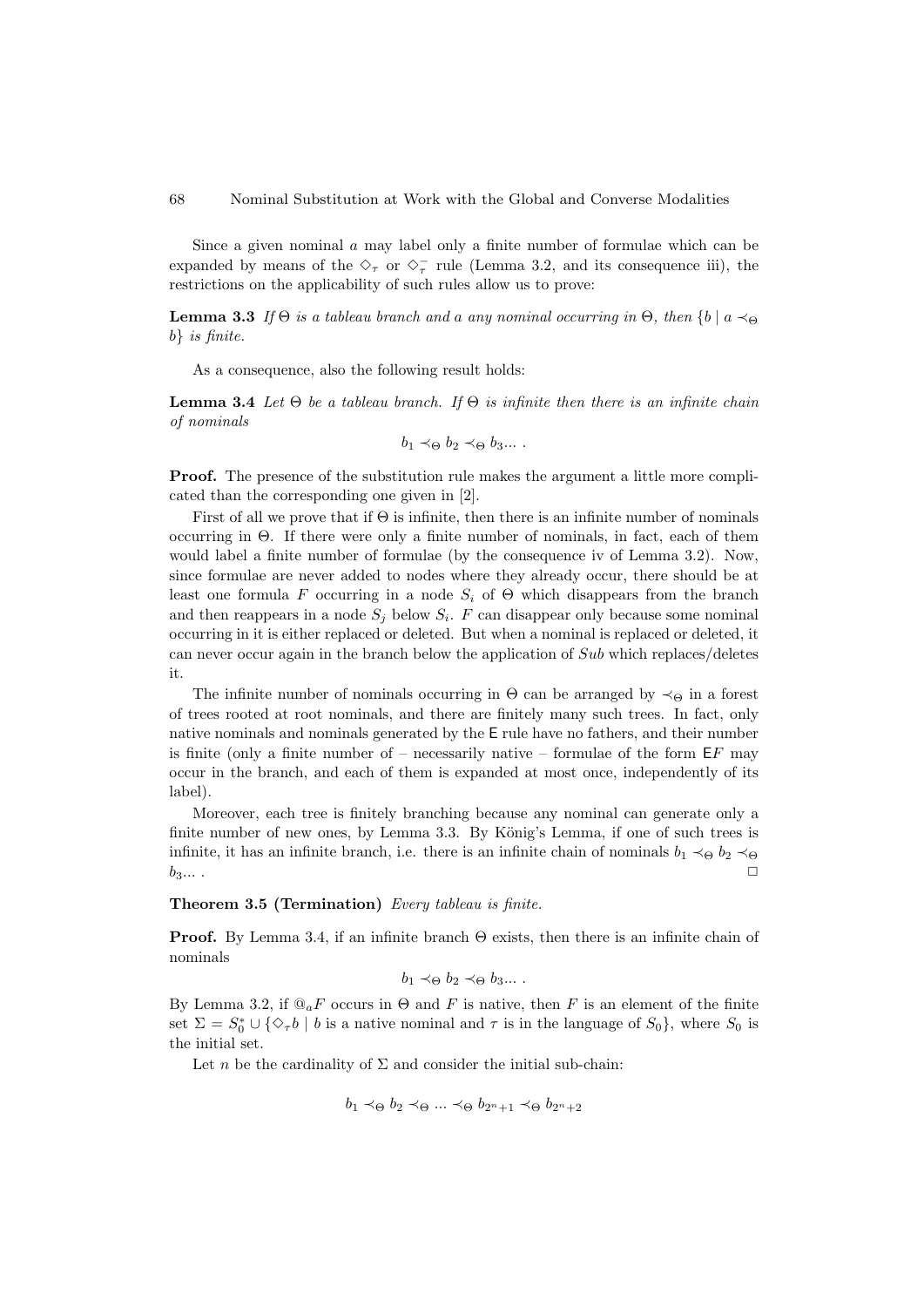Let  $\Theta'$  be the initial segment of  $\Theta$  up to, but not including, the nominal-generating inference  $(\Diamond_\tau \text{ or } \Diamond_\tau^-)$  producing  $b_{2^n+2}$ , and let  $S_k$  be the last node of  $\Theta'$ .

Since  $b_{2n+1}$  occurs in  $S_k$ , all its ancestors occur in  $S_k$ , too (if some of them had been either replaced or deleted above  $S_k$ ,  $b_{2n+1}$  would have been deleted by the same application of the substitution rule). Since  $b_{2^n+1}$  is the father of  $b_{2^n+2}$  in  $\Theta$ , and it generates  $b_{2n+2}$  by expanding  $S_k$ , then  $b_{2n+1}$  is not blocked in  $S_k$ , i.e.  $S_k$  does not contain two distinct twins  $b_i, b_j \prec^* b_{2^n+1}$ .

Because of the choice of n, however, at least two nominals  $b_i$  and  $b_j$  among  $b_1, ..., b_{2n+1}$ must be twins in  $S_k$  (i.e. they must label the same set of native formulae).

 $\Box$ 

#### <span id="page-10-0"></span>3.2 Completeness

In this section we prove that if  $\Theta$  is a complete and open branch of an  $H^+$  tableau rooted at  $S_0$ , then  $S_0$  is satisfiable. The overall structure of the completeness proof is the same as the corresponding one for H [\[5\]](#page-17-1), and exploits the termination theorem: we first consider the set labelling the last node of Θ, that is downward saturated (in some sense), and we show that any such set has a model. Then the model existence property is propagated upward to the root node. However, in the presence of substitution, the model existence argument is technically subtler, because of the interplay between  $Sub$ and the nominal generating rules, accompanied by the blocking mechanism.

The following notion of nominal representatives is used in order to define saturation.

**Definition 3.6** Let  $\Theta$  be a tableau branch, S a node of  $\Theta$  and b a nominal occurring in S. The representative of b in S, written  $\rho_S(b)$ , is the nominal  $a \prec_{\Theta}^* b$  such that a is a twin of  $b$  and  $a$  is not blocked, if it exists (undefined otherwise).

Note that  $\rho_S(b)$  may be undefined. Consider in fact a situation where  $a_1 \prec_{\Theta}^{\dagger} a_2 \prec_{\Theta}^{\dagger} b$ and  $a_1$  and  $a_2$  become twins after the generation of b (by effect of the converse rules). It may happen that, in the chain leading to  $b$ , there is no ancestor of  $b$  that is a twin of b (because of different choices in the expansion of disjunctive formulae). In such cases, b is blocked and  $\rho_S(b)$  does not exist either. It is worth pointing out also that there is at most one non-blocked nominal  $a \prec_{\Theta}^* b$  that is a twin of b. In fact, if  $a_1$  and  $a_2$  are distinct nominals such that  $a_1 \prec_{\Theta}^* b$ ,  $a_2 \prec_{\Theta}^* b$  and both  $a_1$ ,  $a_2$  are twins of b, then  $a_1$  is also a twin of  $a_2$ , hence at least one among  $a_1, a_2$  has a twin ancestor and is blocked.

The following result establishes useful properties of nominal representatives.

<span id="page-10-1"></span>**Lemma 3.7** Let  $\Theta$  be a tableau branch and S a node of  $\Theta$ . Then:

- <span id="page-10-3"></span>(i) For any nominal a occurring in S, a is non-blocked in S if and only if  $\rho_S(a) = a$ . In particular, if a is a root nominal,  $\rho_S(a) = a$ .
- <span id="page-10-2"></span>(ii) Let a be a non-blocked nominal in S and b a nominal occurring in S. If either  $a \prec_{\Theta} b$  or  $b \prec_{\Theta} a$ , then  $\rho_{S}(b)$  is defined.
- <span id="page-10-4"></span>(iii) If  $\rho_S(a) = b$  and F is native, then  $\mathbb{Q}_a F \in S$  if and only if  $\mathbb{Q}_b F \in S$ .

Here finally follows the notion of saturation, that is relative to a tableau node, since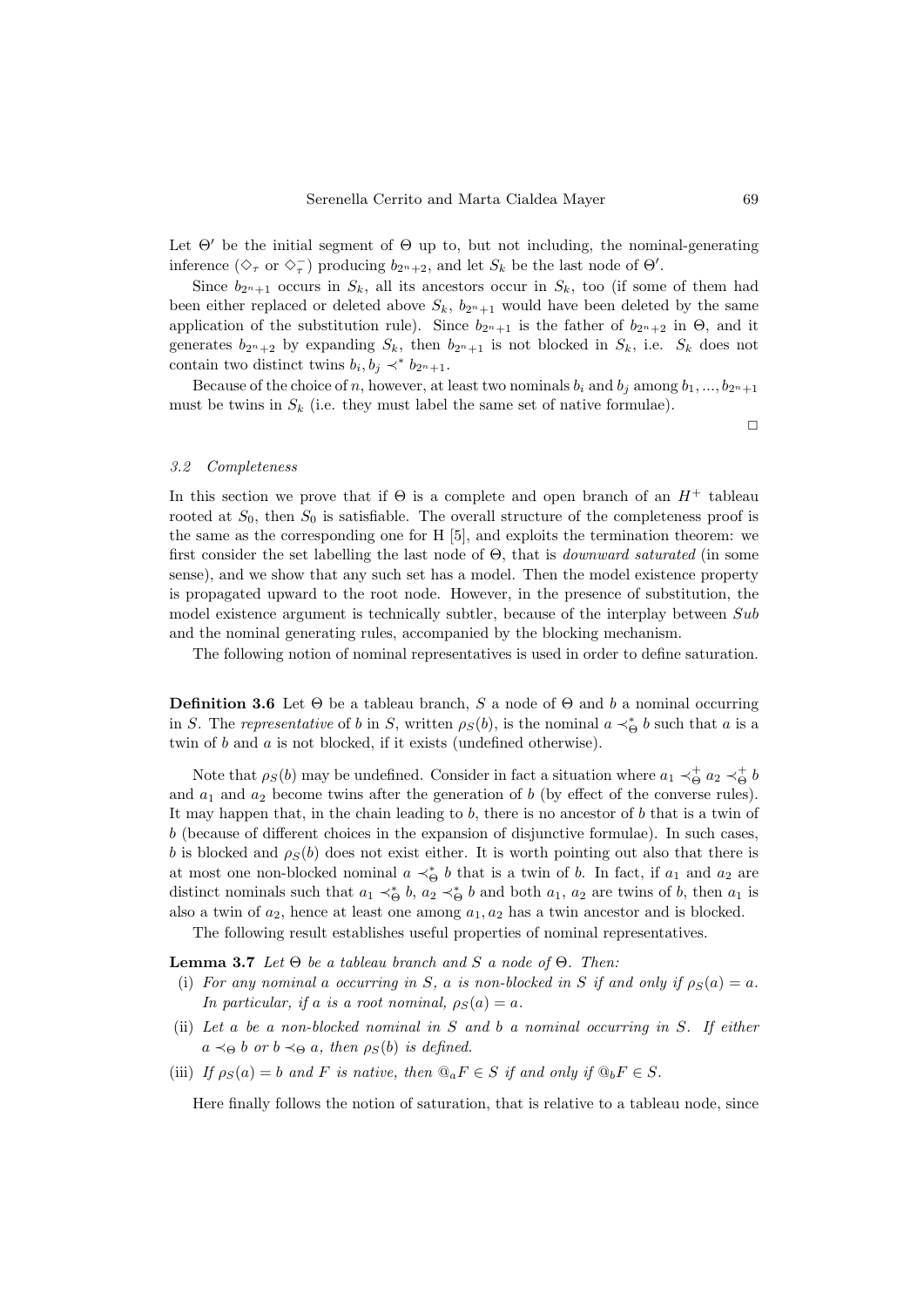clauses [ix–](#page-11-0)[xi](#page-11-1) make reference to non-blocked nominals and nominal representatives. Such notions, in turn, depend on the branch, since the relation  $\prec_{\Theta}^*$  is branch-dependent.

**Definition 3.8** A node S of a tableau branch  $\Theta$  is *downward saturated* if and only if the following conditions hold:

- (i) S contains neither a formula of the form  $\mathbb{Q}_a \neg a$ , nor two formulae of the form  $\mathbb{Q}_a p$ and  $\mathbb{Q}_a \neg p$  for some atom p.
- (ii) If  $@_{a}(F \wedge G) \in S$ , then  $@_{a}F, @_{a}G \in S$ .
- (iii) If  $@_{a}(F \vee G) \in S$ , then either  $@_{a}F \in S$  or  $@_{a}G \in S$ .
- (iv) If  $\mathbb{Q}_a \mathbb{Q}_b F \in S$ , then  $\mathbb{Q}_b F \in S$ .
- (v) If  $\mathbb{Q}_a b \in S$  then  $a = b$ .
- (vi) If  $@a\Diamond_{\tau} b, @a\Box_{\tau} F \in S$ , then  $@bF \in S$ .
- (vii) If  $@_b \Diamond_\tau a$ ,  $@_a \Box_\tau^- F \in S$ , then  $@_b F \in S$ .
- (viii) If  $\mathbb{Q}_a A F \in S$ , then for all nominals b occurring in  $S$ ,  $\mathbb{Q}_b F \in S$ .
- <span id="page-11-0"></span>(ix) If  $\mathbb{Q}_a \diamondsuit_\tau F \in S$ , F is not a nominal and a is not blocked in S, then there is a nominal b such that  $\rho_S(b)$  is defined and  $\mathbb{Q}_a \diamond f_b$ ,  $\mathbb{Q}_b F \in S$ .
- <span id="page-11-3"></span>(x) If  $@_{a} \diamondsuit_{\tau}^{-} F \in S$  and a is not blocked in S, then there is a nominal b such that  $\rho_S(b)$ is defined and  $@_b\diamondsuit_\tau a$ ,  $@_bF \in S$ .
- <span id="page-11-1"></span>(xi) If  $\mathbb{Q}_a \mathsf{E} F \in S$ , then there is a nominal b such that  $\rho_S(b) = b$  and  $\mathbb{Q}_b F \in S$ .

The following lemma proves the adequacy of the set of expansion rules.

<span id="page-11-4"></span>Lemma 3.9 Any complete and open tableau node is downward saturated.

Proof. The delicate cases of the proofs are the items concerning the nominal generating formulae.

[ix.](#page-11-0) Let us assume that  $@_{a} \diamond_{\tau} F \in S$ , F is not a nominal, and a is not blocked in S. Then, since S is complete,  $@_{a} \diamondsuit_{\tau} F$  is inactive in S. This means that  $@_{a} \diamondsuit_{\tau} F$  is obtained by a number of substitutions (possibly none) from some  $@a\Diamond_{\tau}G$  which has been expanded above  $S,^4$  $S,^4$  i.e.  $F = G[c_1 \mapsto d_1, ..., c_n \mapsto d_n], n \ge 0$ . The expansion of  $\mathbb{Q}_a \diamond_{\tau} G$  has generated some  $\mathbb{Q}_a \diamond_{\tau} b$  and  $\mathbb{Q}_b G$ . Since a still occurs in S, it has not been replaced or deleted, and consequently  $b$  has not been deleted. Since the same substitutions modifying  $\Diamond_{\tau}G$  also affect b and G, S contains  $\mathbb{Q}_a \Diamond_{\tau} b[c_1 \mapsto d_1, ..., c_n \mapsto d_n]$  and  $\mathbb{Q}_b G[c_1 \mapsto d_1, ..., c_n \mapsto d_n]$ . If b has not been replaced, then  $\mathbb{Q}_a \diamond_{\tau} b$ ,  $\mathbb{Q}_b F \in S$ , and, by Lemma [3.7.](#page-10-1)[ii,](#page-10-2)  $\rho_S(b)$  is defined. If  $b = c_j$  for some j, then S contains  $\mathbb{Q}_a \diamond_{\tau} c_j$  and  $\mathcal{Q}_{c_i}F$ ; since  $c_i$  is a native nominal,  $\rho_S(b)$  is defined by Lemma [3.7.](#page-10-1)[i.](#page-10-3)

Case [x](#page-11-3) is treated similarly.

[xi.](#page-11-1) Let us assume that  $\mathbb{Q}_a \mathsf{E} F \in S$ . Then, since S is complete, the memory of S contains  $E_F$ , and this means that some  $\mathbb{Q}_c E_G$  has been expanded in a node S' above S, where

<span id="page-11-2"></span><sup>&</sup>lt;sup>4</sup> Note that, here,  $\diamondsuit_\tau G$  is necessarily labelled by a, because of the of the interaction between substitution and the active/inactive markings.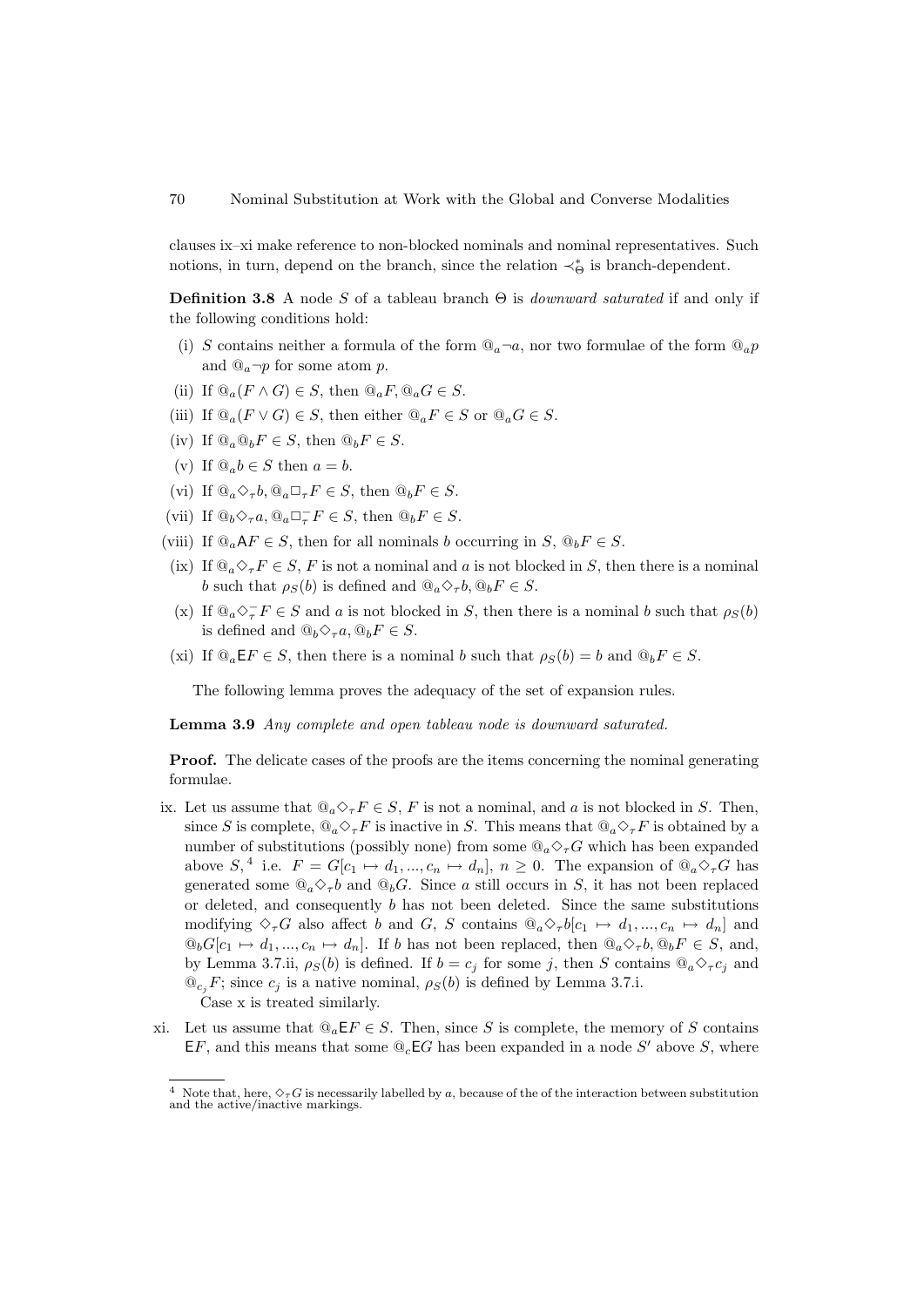$F$  is obtained from  $G$  by means of a number of substitutions (those applied in the subbranch leading from S' to S); i.e.  $F = G[c_1 \mapsto d_1, ..., c_n \mapsto d_n], n \ge 0$ . The expansion of  $\mathbb{Q}_c$  EG has generated some  $\mathbb{Q}_d$ G. Now, since d is a root nominal, it cannot be deleted (though it can be replaced), therefore S contains  $(\mathbb{Q}_dG)[c_1 \mapsto d_1, ..., c_n \mapsto d_n] = \mathbb{Q}_bF$ for some  $b \in \{d, d_1, ..., d_n\}$ . Since b is in any case a root nominal (either  $b = d$  or b is native),  $\rho_S(b) = b$ , by Lemma [3.7](#page-10-1)[.i.](#page-10-3)

 $\Box$ 

The following lemma defines a model (in some sense) of any open and complete tableau node S. Note that S necessarily contains at least one root nominal  $a_0$ , which is non-blocked in it, and, by Lemma [3.7.](#page-10-1)[i,](#page-10-3)  $\rho_S(a_0) = a_0$ .

<span id="page-12-0"></span>**Lemma 3.10** Let S be an open and complete tableau node and  $a_0$  any root nominal occurring in S. Let  $\mathcal{M}^*$  be the interpretation defined as follows:

 $W = \{a \mid a \text{ is a non-blocked nominal occurring in } S\};$  $R_{\tau} = \{(\rho_S(a), \rho_S(b)) \mid \textcircled{a} \diamondsuit_{\tau} b \in S \text{ and both } \rho_S(a), \rho_S(b) \text{ are defined}\}\$ For every nominal a occurring in  $S: N^*(a) =$  $\sqrt{ }$ J  $\mathcal{L}$  $\rho_S(a)$  if  $\rho_S(a)$  is defined  $a_0$  otherwise  $I(a) = \{p \mid @_{a}p \in S\}$  for all  $a \in W$ 

If  $a \in W$ ,  $\mathbb{Q}_a F \in S$  and F has not the form  $\diamond_{\tau} b$  for some b such that  $\rho_S(b)$  is undefined, then  $\mathcal{M}_a^* \models F$ .

**Proof.** We remark beforehand that since  $S$  is open and complete, it is downward satu-rated by Lemma [3.9.](#page-11-4) Let us assume that  $a \in W$  and  $\mathbb{Q}_a F \in S$ , for  $F \neq \Diamond_{\tau} b$  with  $\rho_S(b)$ undefined. Since a is not blocked,  $\rho_S(a)$  is defined, and  $\rho_S(a) = a$  (by Lemma [3.7.](#page-10-1)[i\)](#page-10-3). Therefore  $N^*(a) = a$ . The proof that  $\mathcal{M}^*_{a} \models F$  is by induction on F.

Base We distinguish three cases.

- (i)  $F$  is a literal. If  $F$  is a propositional letter or its negation, then the result is true by construction. In fact, if  $@ap \in S$ , for  $p \in \text{PROP}$ ,  $\mathcal{M}_a^* \models p$  by definition, because  $N^*(a) = a$ . If  $\mathbb{Q}_a \neg p \in S$ , since S is open,  $\mathbb{Q}_a p \notin S$  and again  $\mathcal{M}_a^* \models \neg p$ by construction.
- (ii) F is a nominal b. Then necessarily  $b = a$ , since S is saturated, and the result is trivial, since  $N^*(a) = a$ .
- (iii) F is  $\neg b$ , for some nominal b. Since S is open,  $b \neq a$ . By Lemma [3.2,](#page-8-0) b is a native nominal, hence it is non-blocked and belongs to W, so that  $N^*(b) = b \neq a$ . Therefore  $\mathcal{M}_a^* \models \neg b$ .
- Induction Step Several cases have to be considered, according to the form of F. Here follows the treatment of some of them, the others being either very simple or similar to those shown below.
	- (i)  $F = \textsf{E}G$ . If  $\mathbb{Q}_a \textsf{E}G \in S$ , since S is saturated, there is a nominal b such that  $\rho_S(b) = b$  and  $\mathbb{Q}_b G \in S$ . By Lemma [3.7](#page-10-1)[.i,](#page-10-3) b is not blocked in S, so that  $b \in W$ .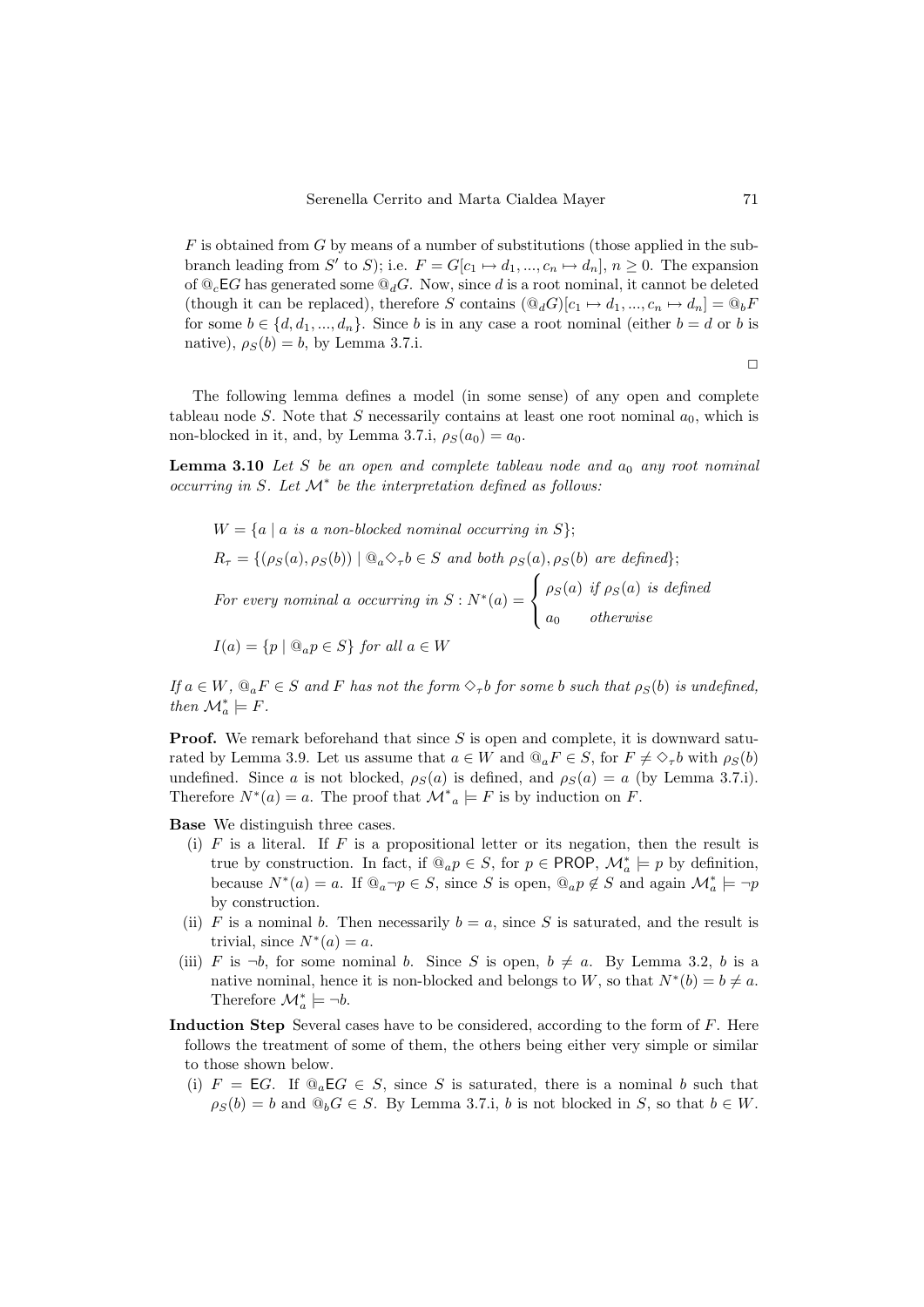By the inductive hypothesis,  $\mathcal{M}_b^* \models G$ , thus  $\mathcal{M}_a^* \models \mathsf{E}G$ .

- <span id="page-13-0"></span>(ii) F is  $\Diamond_{\tau}G$ . We distinguish two cases.
- (a) G is a nominal b. By hypothesis,  $\rho_S(b)$  is defined and belongs to W. So, let  $\rho_S(b) = c$ . By construction of  $\mathcal{M}^*$ , we have:  $N^*(a) = a, N^*(b) = \rho_S(b) = c$  and  $aR_{\tau}c$ . Hence  $\mathcal{M}_a^* \models \Diamond_{\tau}b$ .
- (b) G is not a nominal, and therefore it is native. Since S is saturated and  $a \in W$  is not blocked, there is a nominal b such that  $\rho_S(b)$  is defined and  $\mathbb{Q}_a \diamond_{\tau} b$ ,  $\mathbb{Q}_b G \in S$ . Since  $\rho_S(b)$  is a twin of b and G is native, if  $c = \rho_S(b)$  we have  $\mathbb{Q}_c G \in S$  by Lemma [3.7](#page-10-1)[.iii.](#page-10-4) By construction of  $\mathcal{M}^*$ ,  $aR_{\tau}c$ , and, by the inductive hypothesis,  $\mathcal{M}_c^* \models G$ . Hence  $\mathcal{M}_a^* \models \Diamond_{\tau} G$ .
- (iii) F is  $\diamondsuit^+_r G$ . Observe that, differently from the above case, G is necessarily native (Lemma [3.2\)](#page-8-0), because  $@_a\Diamond_\tau^- c$  is not a relational formula, and this case is treated similarly to the second item of case [ii.](#page-13-0)
- (iv)  $F = \Box_{\tau}^{-}G$ . Let b be any element of W such that  $bR_{\tau}a$ . By definition, there are two nominals c and d such that  $a = \rho_S(c)$ ,  $b = \rho_S(d)$  and  $\mathbb{Q}_d \diamond_{\tau} c \in S$ . Since a and c are twins and  $\Box_{\tau}^- G$  is native,  $@_c \Box_{\tau}^- G \in S$  by Lemma [3.7](#page-10-1)[.iii.](#page-10-4) And since S is saturated,  $\mathbb{Q}_d G \in S$ , so that also  $\mathbb{Q}_b G \in S$  because b and d are twins and G is native (Lemma [3.7.](#page-10-1)[iii](#page-10-4) again). By the induction hypothesis, then  $\mathcal{M}_{b}^{*} \models G$ . Therefore  $\mathcal{M}_a^* \models \Box_\tau^- G$ .

 $\Box$ 

Completeness is proved by lifting the model existence property upwards to the root set.

**Theorem 3.11 (Completeness)** If S is unsatisfiable, then every complete tableau for S is closed.

**Proof.** The proof consists in showing that if  $\Theta$  is a complete and open branch of a tableau rooted at  $S_0$ , then  $S_0$  is satisfiable.

Since  $\Theta$  is finite by Theorem [3.5,](#page-9-2)  $\Theta = S_0, S_1, ..., S_k$  for some k, where  $S_k$  is a complete and open node.

Let  $\mathcal{M}^* = \langle W, \{R_\tau \mid \tau \in \text{REL}\}, N^*, I \rangle$  be the model of  $S_k$  given by Lemma [3.10.](#page-12-0) Since  $N^*$  is undefined for nominals that do not occur in  $S_k$ , we can safely extend it to interpret all the nominals occurring in  $\Theta$ . In order to do it, we define an equivalence relation on nominals (with respect to the branch  $\Theta$ ) as follows:  $a \sim b$  if some node of  $\Theta$ contains  $@ab$ . The relation ≈ is the reflexive, symmetric and transitive closure of  $\sim$ . If  $a_0$  is any native nominal occurring in  $S_k$ , then N is the extension of  $N^*$  such that for all nominals c occurring in  $\Theta$ :

$$
N(c) = \begin{cases} N^*(c) & \text{if } c \in W, \text{ i.e. } c \text{ occurs in } S_k \\ N^*(d) & \text{if for some } d \in W, \ c \approx d \\ a_0 & \text{otherwise} \end{cases}
$$

It is clear that if some node of  $\Theta$  contains  $\mathbb{Q}_a b$ , then  $N(a) = N(b)$ .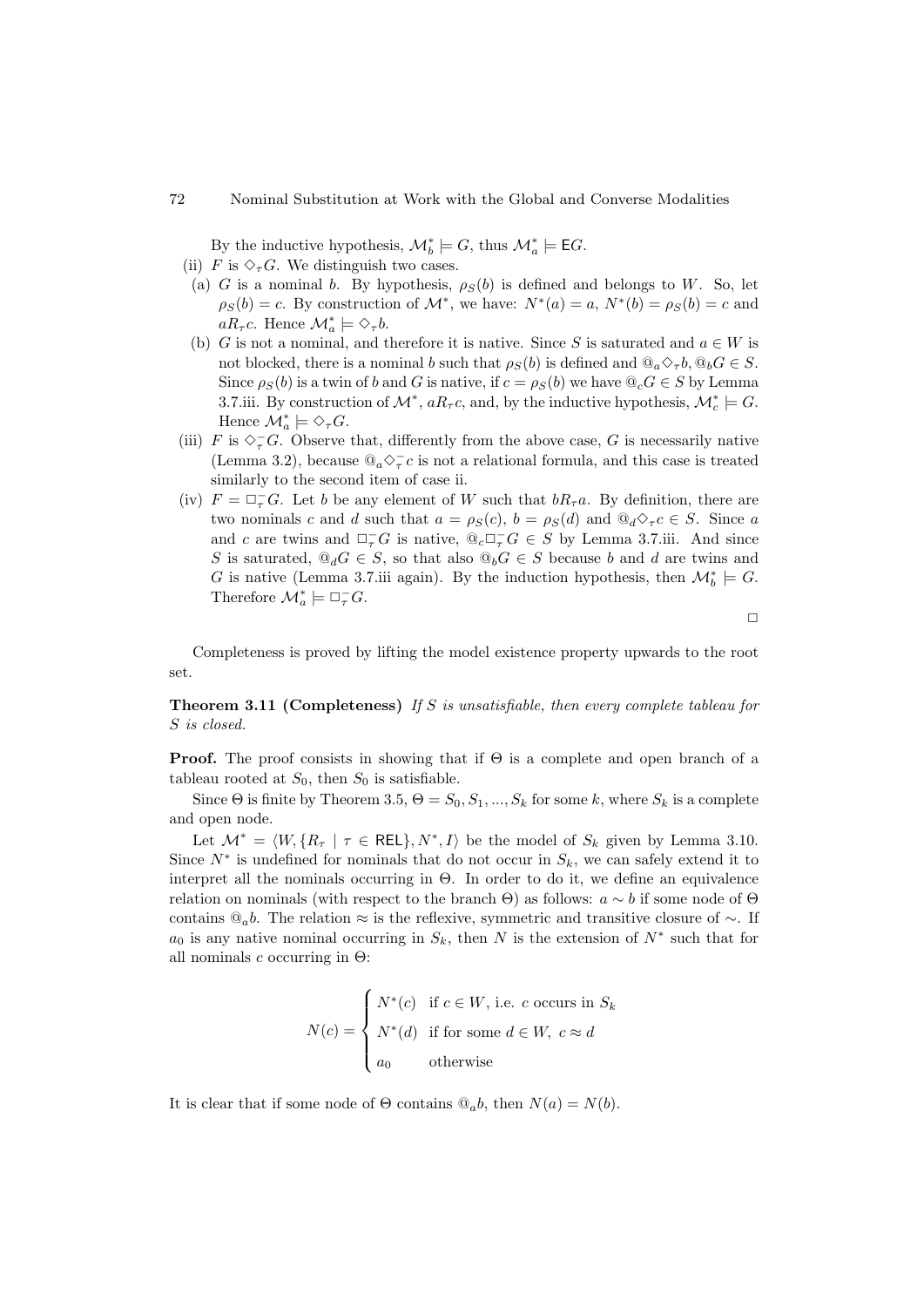If  $\mathcal{M} = \langle W, \{R_\tau | \tau \in \text{REL}\}, N, I \rangle$ , obviously, it still holds that for every  $\mathbb{Q}_a F \in S_k$ , if  $a \in W$  and F has not the form  $\Diamond_{\tau} b$  for some b with  $\rho_{S_k}(b)$  undefined, then  $\mathcal{M}_{N(a)} \models$ F. We now prove that the satisfaction property propagates upwards, restricting our attention to nominals that are not deleted in  $\Theta$ . Let us say that a formula  $\mathcal{Q}_a F$  is relevant (w.r.t.  $\Theta$ ) if and only if either F is native, or both the following conditions hold:

- $\mathcal{Q}_a F$  contains only nominals that are never deleted in  $\Theta$ , and
- F has not the form  $\Diamond_{\tau} b$  for some b with  $\rho_{S_k}(b)$  undefined.

Let us say that an interpretation  $\mathcal M$  is a  $\Theta$ -model of a node S of  $\Theta$  if for every relevant formula  $\mathbb{Q}_a F \in S$ ,  $\mathcal{M}_{N(a)} \models F$ . Obviously the specific interpretation M defined above is a Θ-model of  $S_k$ . We show that, for every  $i = 0, ..., k - 1$ :

(•) if M is a  $\Theta$ -model of  $S_{i+1}$ , then M is a  $\Theta$ -model of  $S_i$ .

When  $i = 0$  this is what we want, because the initial set obviously contains only native (hence relevant) formulae.

In order to prove  $(\bullet)$ , the cases where  $S_{i+1}$  is obtained from  $S_i$  by applying any rule but Sub are trivial, since  $S_i \subseteq S_{i+1}$ . So the only non-trivial case is the substitution rule, where:

$$
S_i = \mathcal{Q}_a b, S'
$$
  

$$
S_{i+1} = S'^\#[a \mapsto b]
$$

Since  $N(a) = N(b)$  (by definition),  $\mathcal{M}_{N(a)} \models b$ , therefore  $\mathcal{M}_{N(a)} \models \mathcal{Q}_a b$ .

Let now  $\mathbb{Q}_c F$  be any relevant formula in  $S' = S_i \setminus \{ \mathbb{Q}_a b \}$  such that  $\mathbb{Q}_c F \neq (\mathbb{Q}_c F)[a \mapsto$  $b \in S_{i+1}$ . If  $\mathbb{Q}_c F$  is relevant then also  $(\mathbb{Q}_c F)[a \mapsto b]$  is relevant. In fact:

- if  $\mathbb{Q}_c F$  is native, then also  $(\mathbb{Q}_c F)[a \mapsto b]$  is native because b is a native nominal (Lemma [3.2\)](#page-8-0).
- If  $\mathbb{Q}_c$ F contains only nominals that are never deleted in  $\Theta$ , then the same holds for  $(\mathbb{Q}_c F)[a \mapsto b]$ . In fact, the only nominal possibly occurring in  $(\mathbb{Q}_c F)[a \mapsto b]$  and not in  $\mathbb{Q}_c F$  is b, and b is native (Lemma [3.2\)](#page-8-0), so it cannot be deleted.
- If  $\mathbb{Q}_c F$  is not a relational formula, obviously  $(\mathbb{Q}_c F)[a \mapsto b]$  is not a relational formula either. So let us assume that  $F = \Diamond_{\tau} d$  where  $\rho_{S_k}(d)$  is defined. If  $d \neq a$  there is nothing to prove (in fact,  $(\mathbb{Q}_c \diamond_{\tau} d)[a \mapsto b] = \mathbb{Q}_{c[a \mapsto b]} \diamond_{\tau} d$  and  $\rho_{S_k}(d)$  is defined). If  $d = a$ , then  $(\mathbb{Q}_c \Diamond_{\tau} d)[a \mapsto b] = \mathbb{Q}_{c[a \mapsto b]} \Diamond_{\tau} b$ . Since  $\Diamond_{\tau} b$  is native,  $(\mathbb{Q}_c F)[a \mapsto b]$  is relevant.

Therefore by the inductive hypothesis

$$
\mathcal{M}_{N(c[a \mapsto b])} \models F[a \mapsto b]
$$

where  $c[a \mapsto b] = b$  if  $c = a$ , and  $c[a \mapsto b] = c$  otherwise. Since  $N(a) = N(b)$ ,  $\mathcal{M}_{N(c[a \mapsto b])}$   $\models$  F. If  $c[a \mapsto b] = c$ , we are done. Otherwise, if  $c[a \mapsto b] = b$  then  $c = a$ , so  $N(c[a \mapsto b]) = N(b) = N(a) = N(c)$ . Hence, also in this case  $\mathcal{M}_{N(c)} \models F$ .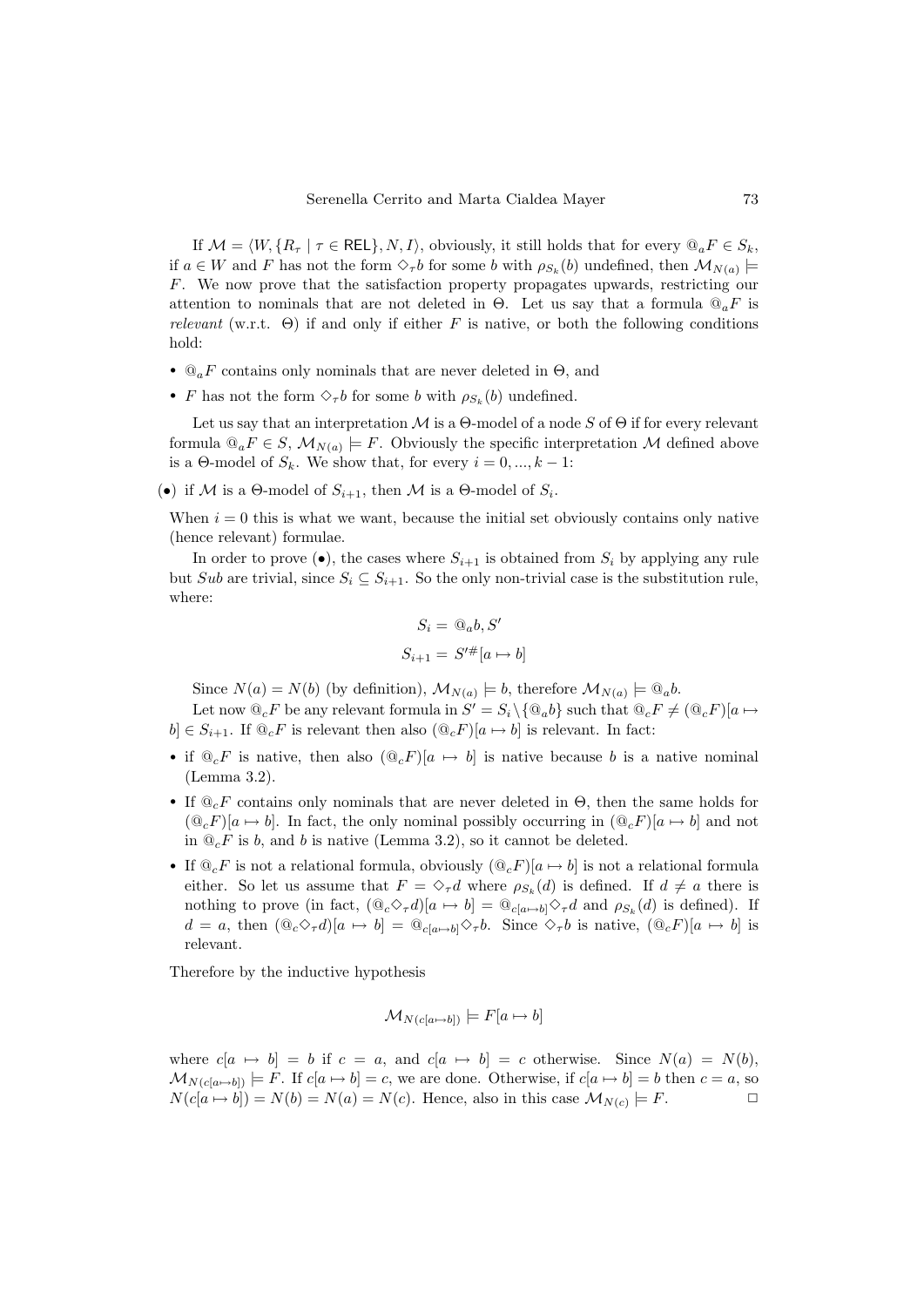74 Nominal Substitution at Work with the Global and Converse Modalities

#### 4 Concluding remarks

In this work we have extended the treatment of nominal equalities by means of substitution and nominal deletion, proposed in  $[6,5]$  $[6,5]$  for  $HL(\mathbb{Q})$ , to the global and converse modalities. The approach followed in this work is procedural, in that the formal system embodies algorithmic choices. As a consequence, the proposed calculus, proved to be sound, complete and terminating, can be almost directly "synthesized" into a running prover, with a minimal need of checking that the good properties of the system are preserved.

The features of the calculus defined in this paper can be summarized into the following main points:

- <span id="page-15-2"></span>(i) No use of prefixes: the calculus is internalized.
- <span id="page-15-1"></span>(ii) A practical approach to the treatment of nominal equalities: they are handled by means of substitution, accompanied by the deletion of the chain of nominals generated by the replaced one.
- <span id="page-15-0"></span>(iii) Ancestor equality blocking for the  $\diamond_\tau$  and  $\diamond_\tau^-$  rules: formulae of the form  $@_a\diamond_\tau F$ or  $@_a\diamondsuit^-_rF$  are not expanded when either there exists an ancestor b of a which labels the same set of native formulae as  $a$  ( $a$  is directly blocked) or the father of  $a$ is blocked (a is indirectly blocked).
- <span id="page-15-3"></span>(iv) A mechanism to prevent useless re-applications of the E-rule: a formula of the form  $\mathbb{Q}_a$ EF is not expanded whenever any  $\mathbb{Q}_b$ EF has already been expanded.

As regard to point [iii,](#page-15-0) indirect blocking and equality loop checks (as opposed to subset blocking) are a necessity in the presence of the converse modalities. The paper shows that, in such a context, a simple substitution rule with no side effects yields a non-terminating calculus. And in fact, although substitution-based decision procedures have been defined for  $HL(\mathbb{Q}, \mathsf{E})$ , to our knowledge none of them has been extended to deal with the converse modalities.

Point [ii](#page-15-1) is quite similar to the "merge and prune" mechanism used in [\[14\]](#page-17-2), where a tableau calculus for description logic with nominals, number restrictions and transitive and inverse roles is defined. The overall context is however quite different: there, a tableau branch is a graph of nodes, labelled by sets of formulae and describing worlds in the model. Nodes containing a nominal in their label are called nominal nodes, the others are blockable nodes. When two nodes contain the same nominal, they are merged into one of them and the blockable successors of the other node (which is deleted) are "pruned". The blocking mechanism used there only affects blockable nodes, and requires pairwise blocking (pairwise blocking seems to be a necessity when both inverse roles and number restrictions are present). The possibility and usefulness of exporting some of the ideas in our approach to the context of description logics have to be explored.

The first tableau-based decision procedures for  $HL(\mathbb{Q}, \mathsf{E})$  were proposed in [\[4\]](#page-17-11), where systems defined in [\[17](#page-17-12)[,18,](#page-17-13)[1\]](#page-17-14) are reformulated, and the global modalities are added. The first two systems (reformulations of [\[17\]](#page-17-12) and [\[18\]](#page-17-13)) use prefixes, while the third one is internalized (like in point [i](#page-15-2) of our approach). The treatment of nominal equalities in the three systems is different: either by copying formulae from a "world" to another, or by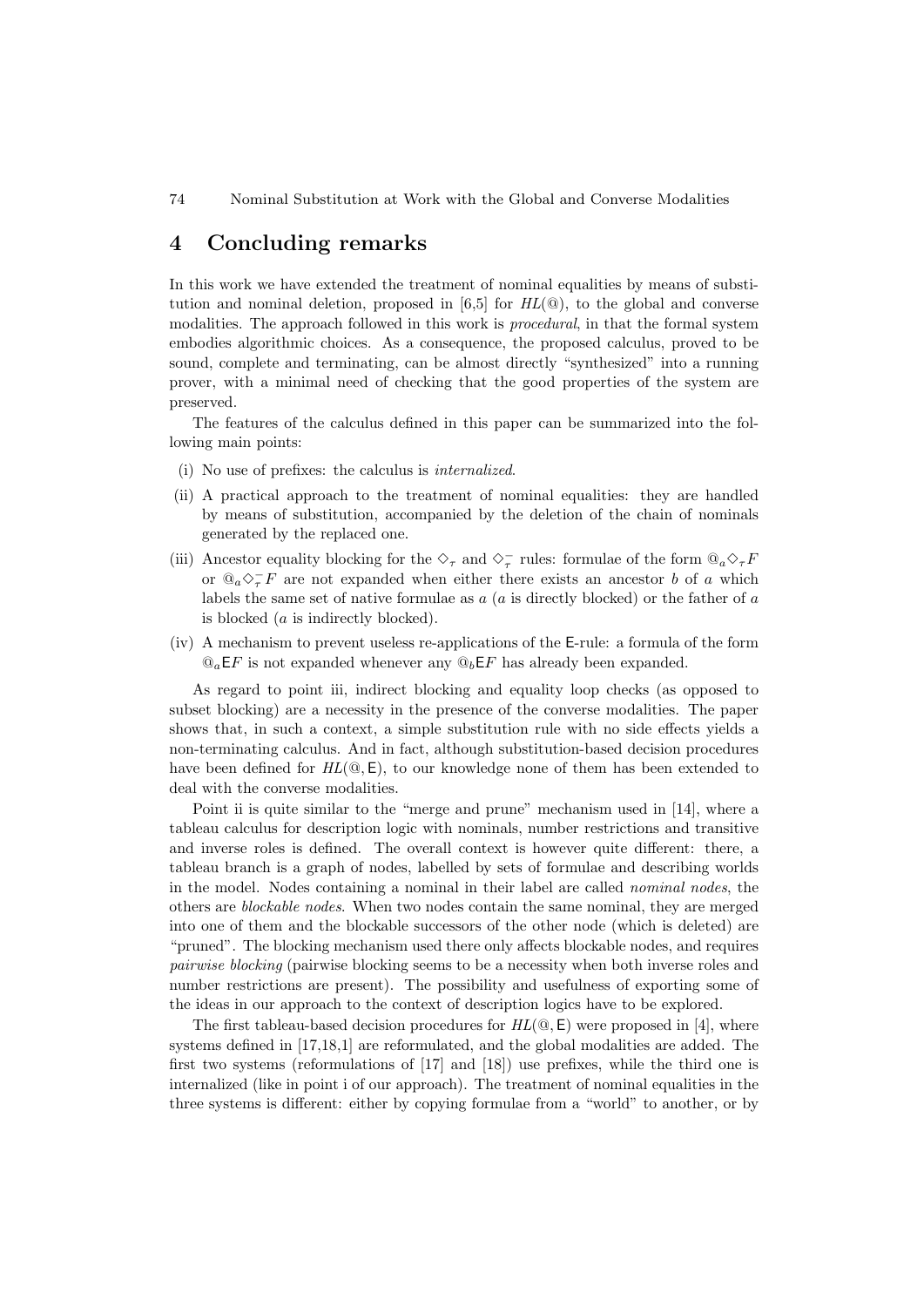means of substitution (similarly to point [ii,](#page-15-1) but without nominal deletion), or else by means of a set of quite "natural" rules for equality. The procedures involve loop-checks based on subset blocking (which is sufficient in the absence of the converse modalities).

The first tableau-based decision procedure for hybrid logic including both the global and converse modalities was given in [\[2\]](#page-17-3). Ancestor equality blocking (point [iii](#page-15-0) above) is the same blocking mechanism used for every nominal generating rule in the prefixed calculus defined there (and the internalized one given in [\[3\]](#page-17-7)). The main difference between H and  $H^+$  and the internalized calculi for the corresponding logics in [\[2,](#page-17-3)[3\]](#page-17-7) is represented by [ii.](#page-15-1) In fact, in the latter systems, an equality  $\mathbb{Q}_a b$  is handled by copying formulae labelled by  $a$  to  $b$ , except for accessibility formulae. When the copied formula generates a new nominal, two copies of such a nominal are therefore expanded, which can in turn generate copies of the same nominals, and so on. The redundancy of such a treatment of equalities and the computational gain of substitution with nominal deletion has been experimentally verified. The results of the comparison are reported in [\[9,](#page-17-4)[8\]](#page-17-5), which also compares the implementation of H with HTab [\[12\]](#page-17-6), the more mature prover based on the prefixed calculus defined in [\[2\]](#page-17-3).

As already remarked, the treatment of existential formulae in  $H^+$  (point [iv](#page-15-3) above) recalls the mechanism used in [\[16\]](#page-17-8), which defines another procedure including the converse and difference modalities (which subsume the global ones). A similar mechanism (called *pattern-based blocking*) is used to block the expansions of  $\Diamond$ -formulae for the sublogic with no converse operators. In fact, pattern-based blocking yields a terminating system only in the absence of the converse modalities, and provided that applications of the  $\Box$ -rule are prioritized. When the converse modalities are present, chain-based blocking (with indirect blocking) has to be used. In [\[16\]](#page-17-8), equalities are dealt with in an abstract and declarative way, constituting a still different approach w.r.t. point [ii](#page-15-1) above. Algorithmic choices about the concrete treatment of such formulae are left open. A corresponding procedural approach is presented in [\[15\]](#page-17-15), where a substitution rule, without nominal deletion, is used, in the context of the difference modality, but no converse operators. Differently from  $H^+$  (point [iii\)](#page-15-0), pattern-based blocking is applied there to block the application of any nominal generating rule. Spartacus [\[11,](#page-17-16)[10\]](#page-17-17), the prover implementing tableaux for  $HL(\mathbb{Q}, \mathsf{E})$  on the basis of the works in question, processes nominal equalities by merging the content of the corresponding "nodes", and electing one of them as the representative of both. Again, nominal generating formulae are there treated by pattern-based blocking.

Guidelines for future work include, on the practical side, the extension of the already mentioned prover [\[9,](#page-17-4)[8\]](#page-17-5), which at present implements only the restricted calculus H, and its refinement so as to include some basic optimization techniques. This would allow for an experimental verification of the fact that the extended calculus still benefits of the computational advantages of substitution with nominal deletion. On the theoretical side, the integration of the substitution mechanism used in this work with still more expressive languages can be studied.

Acknowledgements. The authors thank the anonymous referees of this work, who, with their useful comments and suggestions, gave the opportunity to make the presen-